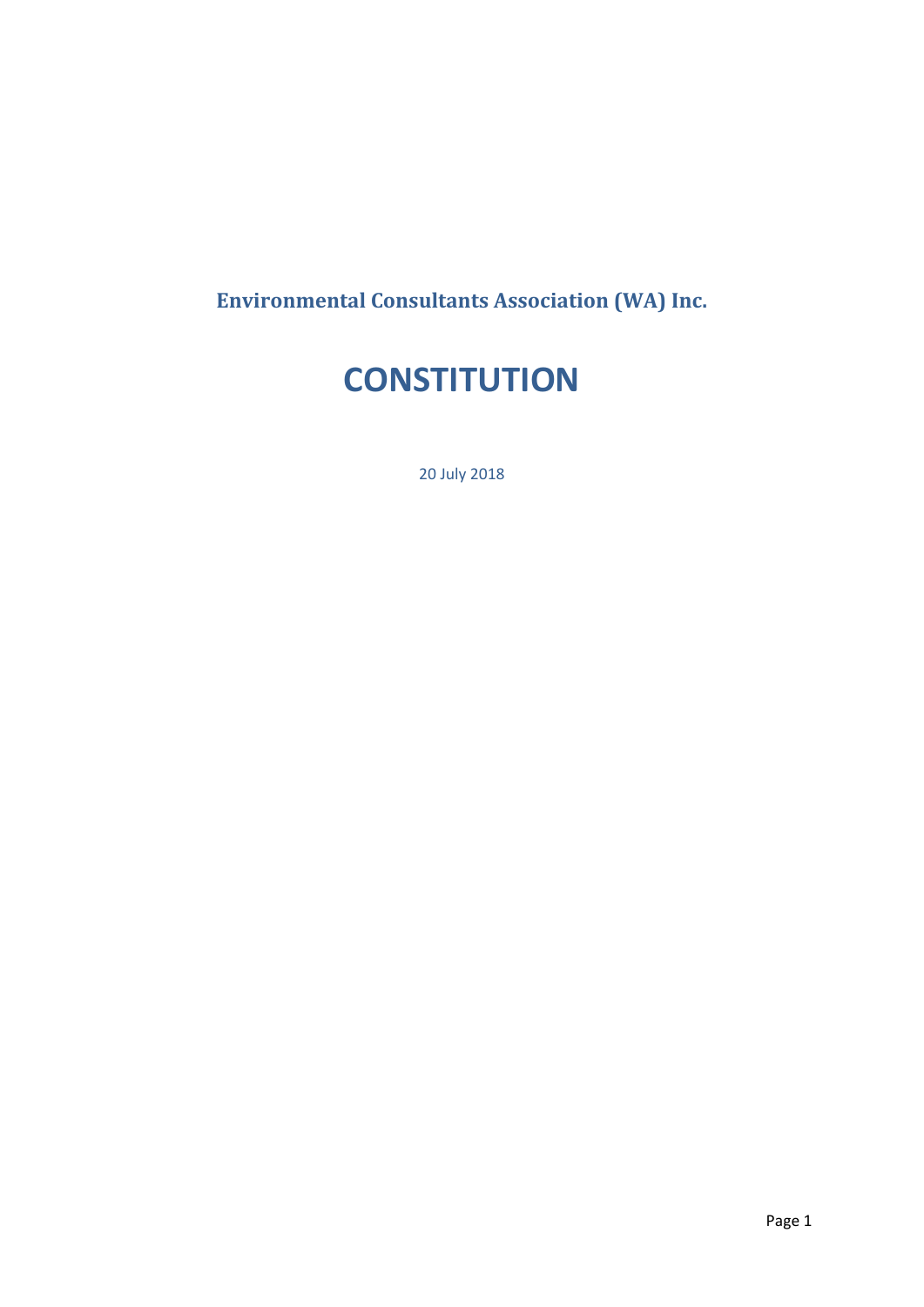# **PART 1 — PRELIMINARY**

## **1. Name of Association**

The name of the Association is Environmental Consultants Association (WA) Inc.

## **2. Terms used**

In these rules, unless the contrary intention appears —

*Act* means the *Associations Incorporation Act 2015*;

**associate member** means a member with the rights referred to in rule 8(6);

*Association* means the incorporated association to which these rules apply;

*books*, of the Association, includes the following —

- (a) a register;
- (b) financial records, financial statements or financial reports, however compiled, recorded or stored;
- (c) a document;
- (d) any other record of information;

*by laws* means by-laws made by the Association under rule 64;

*chairperson* means the Committee member holding office as the president of the Association;

*Commissioner* means the person for the time being designated as the Commissioner under section 153 of the Act;

*committee* means the management committee of the Association;

*committee meeting* means a meeting of the committee;

*committee member* means a member of the committee;

### *financial records* includes —

- (a) invoices, receipts, orders for the payment of money, bills of exchange, cheques, promissory notes and vouchers; and
- (b) documents of prime entry; and
- (c) working papers and other documents needed to explain
	- (i) the methods by which financial statements are prepared; and
	- (ii) adjustments to be made in preparing financial statements;

*financial report*, of a tier 2 association or a tier 3 association, has the meaning given in section 63 of the Act;

*financial statements* means the financial statements in relation to the Association required under Part 5 Division 3 of the Act;

*financial year*, of the Association, has the meaning given in rule 2;

*general meeting*, of the Association, means a meeting of the Association that all members are entitled to receive notice of and to attend;

*member* means a person (including a body corporate) who is an ordinary member or an associate member of the Association;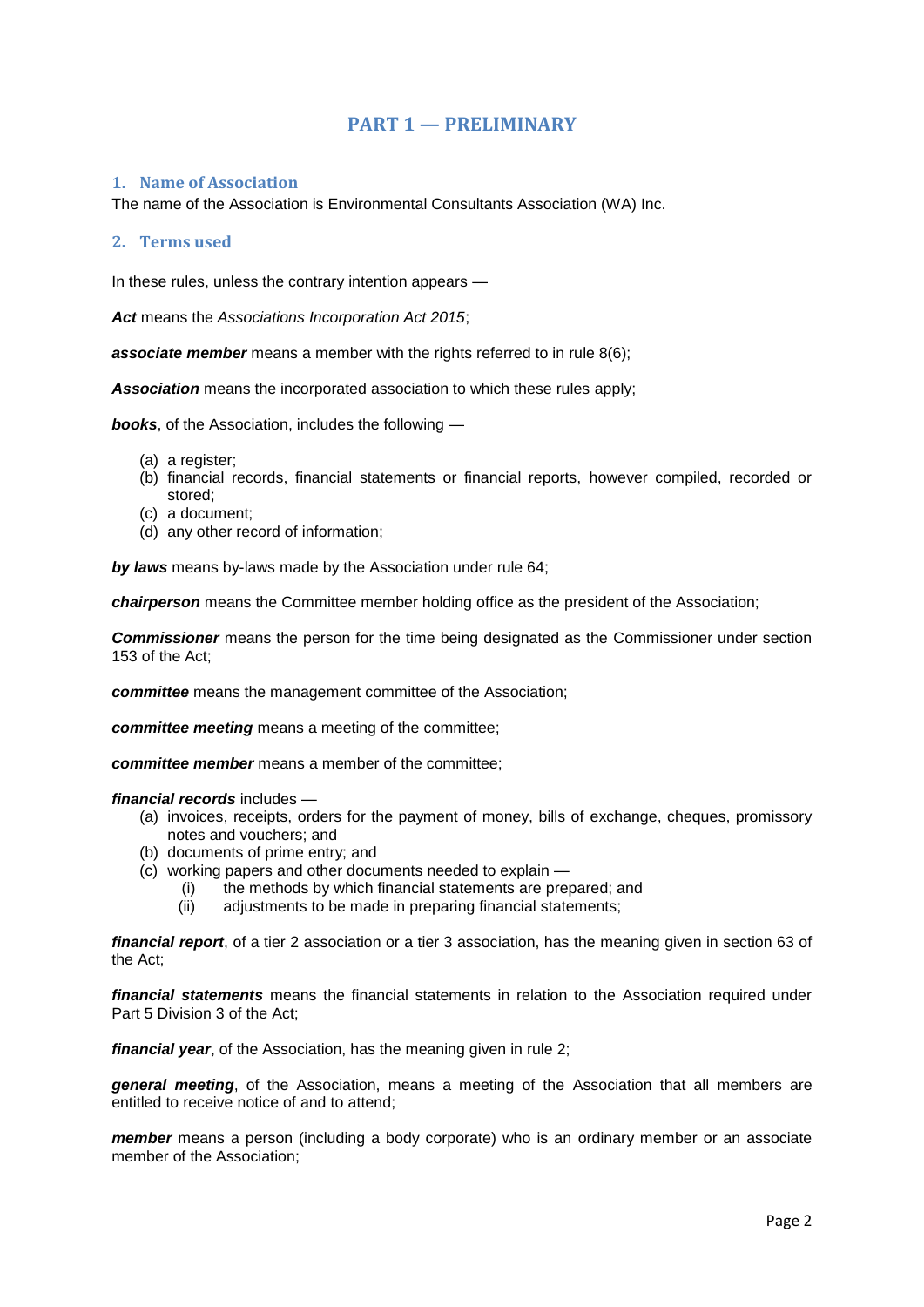*ordinary committee member* means a committee member who is not an office holder of the Association under rule 27(3);

*ordinary member* means a member with the rights referred to in rule 8(5);

*register of members* means the register of members referred to in section 53 of the Act;

*rules* means these rules of the Association, as in force for the time being;

*secretary* means the committee member holding office as the secretary of the Association;

*special general meeting* means a general meeting of the Association other than the annual general meeting;

*special resolution* means a resolution passed by the members at a general meeting in accordance with section 51 of the Act;

**subcommittee** means a subcommittee appointed by the committee under rule 48(1)(a);

*tier 1 association* means an incorporated association to which section 64(1) of the Act applies;

*tier 2 association* means an incorporated association to which section 64(2) of the Act applies;

*tier 3 association* means an incorporated association to which section 64(3) of the Act applies;

*treasurer* means the committee member holding office as the treasurer of the Association.

# **3. Objects of Association**

The objects of the Association are to:

- protect and promote the interests of its members and the profession;
- support proper environmental protection and management;
- provide for social and professional interaction between members;
- promote an appropriate code of conduct for members;
- promote the selection of consultants on merit and value;
- promote the engagement of non-government, non-academic Western Australia based practitioners where appropriate;
- promote appropriate remuneration for work carried out;
- educate and advise practitioners, clients and regulatory authorities in matters of professional and commercial interest to members; and
- promote informed debate about environmental matters and procedures.

# **4. Financial year**

- (1) The first financial year of the Association is to be the period notified to the Commissioner under section 7(4)(e) or, if relevant, section 29(5)(e) of the Act.
- (2) Each subsequent financial year of the Association is the period of 12 months commencing at the termination of the first financial year or the anniversary of that termination.
- (3) The association's financial year will be the period of 12 months commencing on 1 July and ending on 30 June of each year.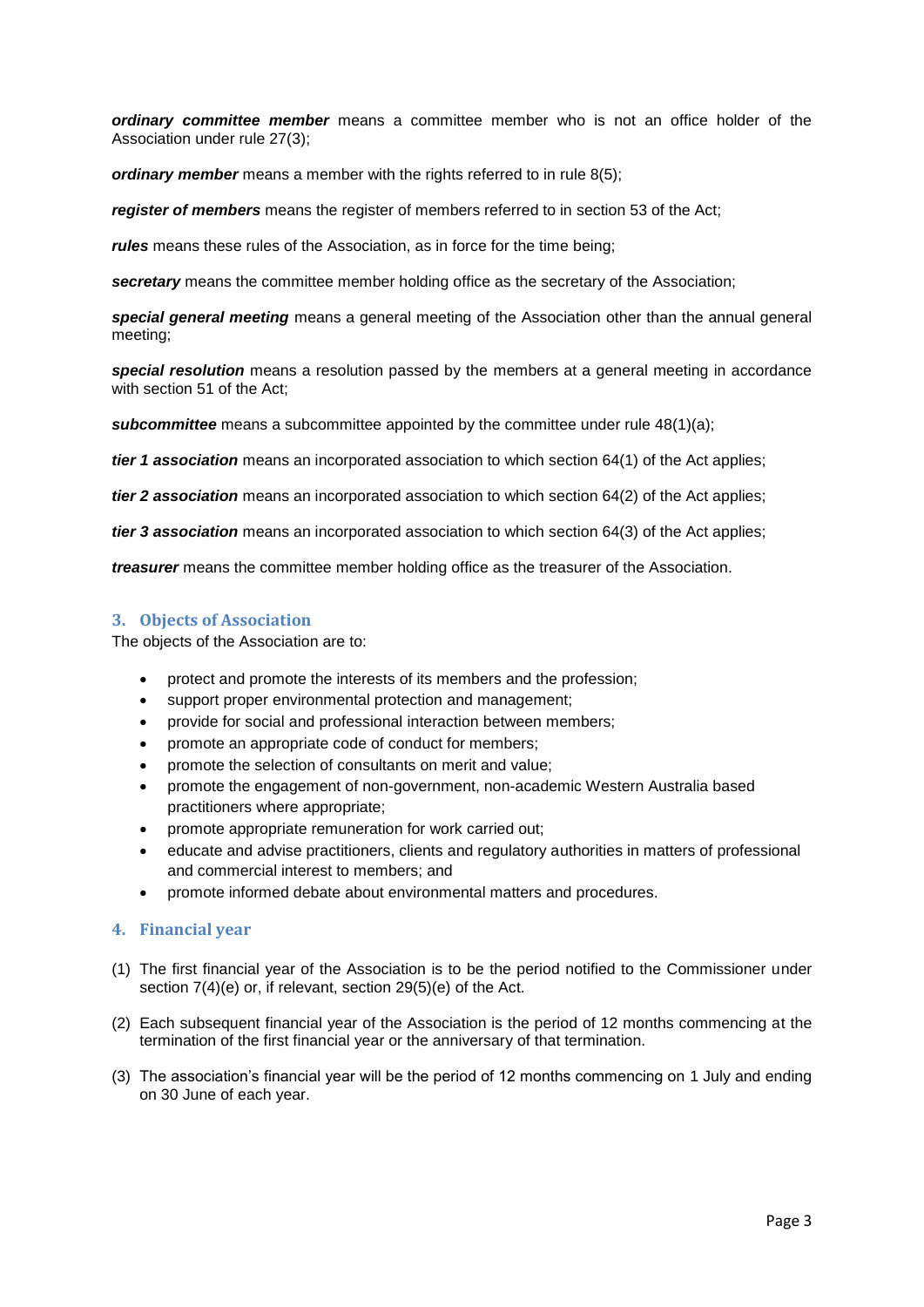# **PART 2 — ASSOCIATION TO BE NOT FOR PROFIT BODY**

## **5. Not-for-profit body**

- (1) The property and income of the Association must be applied solely towards the promotion of the objects or purposes of the Association and no part of that property or income may be paid or otherwise distributed, directly or indirectly, to any member, except in good faith in the promotion of those objects or purposes.
- (2) A payment may be made to a member out of the funds of the Association only if it is authorised under subrule (3).
- (3) A payment to a member out of the funds of the Association is authorised if it is
	- (a) the payment in good faith to the member as reasonable remuneration for any services provided to the Association, or for goods supplied to the Association, in the ordinary course of business; or
	- (b) the payment of interest, on money borrowed by the Association from the member, at a rate not greater than the cash rate published from time to time by the Reserve Bank of Australia; or
	- (c) the payment of reasonable rent to the member for premises leased by the member to the Association; or
	- (d) the reimbursement of reasonable expenses properly incurred by the member on behalf of the Association.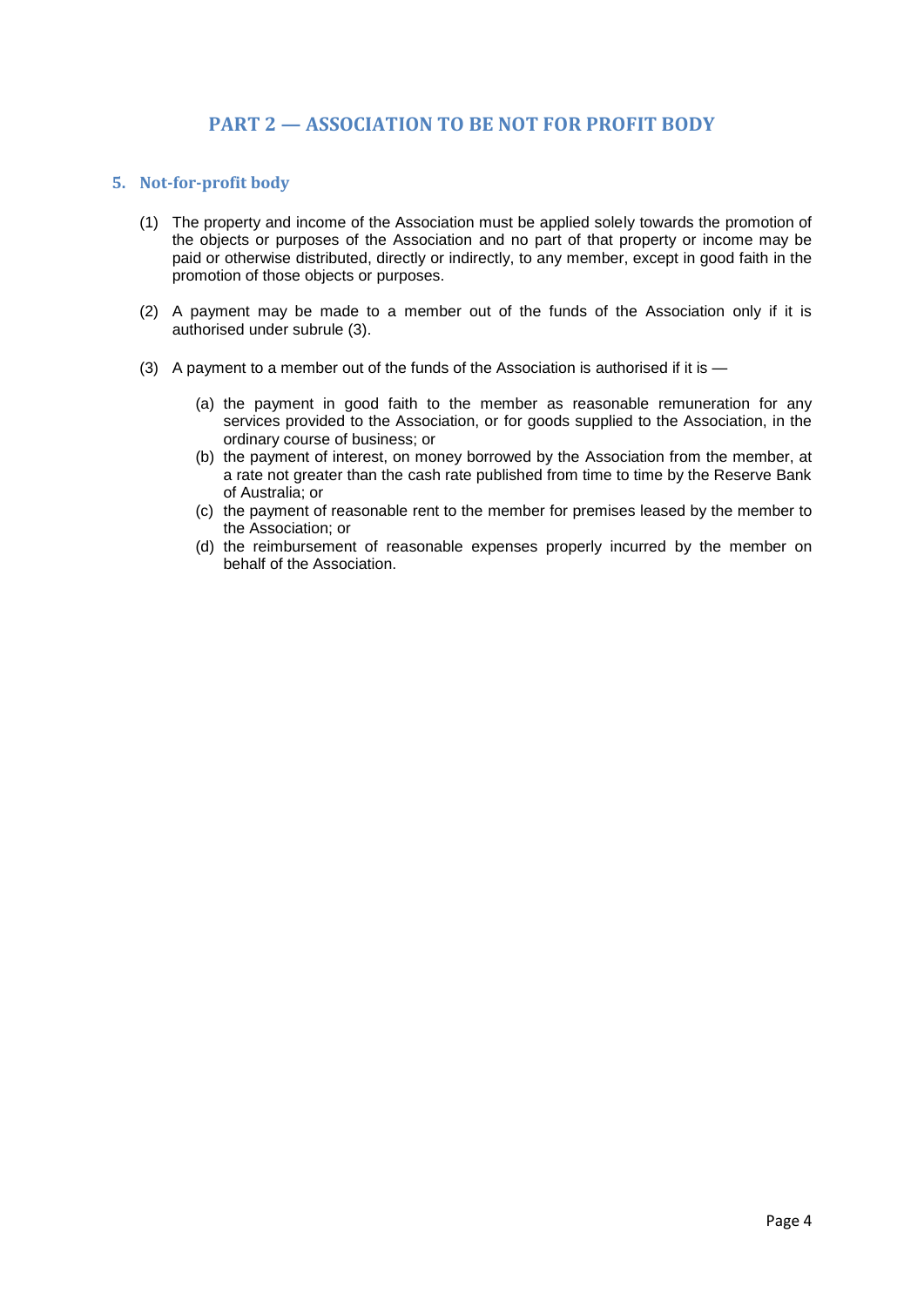# **PART 3 — MEMBERS**

# **Division 1 — Membership**

## **6. Eligibility for membership**

- (1) Any person who supports the objects or purposes of the Association is eligible to apply to become a member.
- (2) An individual who has not reached the age of 15 years is not eligible to apply for a class of membership that confers full voting rights.
- (3) Full Membership of the Association is open to:
	- a. Western Australian resident, non-Government, non-academic professional environmental consultants who can substantiate appropriate qualifications and at least three years' experience as an environmental consultant;
	- b. Consultants who derive their main income from environmental consulting as sole traders, partners or employees of companies which provide commercial environmental consulting services; and,
	- c. persons who agree to accept the rules of the Association and abide by the code of conduct and who have paid the required membership fee.
- (4) Corporate membership of the Association is open to corporate bodies (companies, sole traders, partnerships, etc.) which:
	- a. are non-Government, non-academic bodies engaging in commercial environmental consulting;
	- b. agree to accept the rules of the Association and the code of conduct in the conduct of their body's activities and who have paid the required membership fee; and
	- c. have at least one Full Member of the Association under full time employment and who has the status to influence the code of conduct of the body in environmental and other matters, as determined by the Committee from time to time.
- (5) Associate membership is open to individuals and corporate bodies as determined by Committee from time to time.
- (6) A person or corporate body who wishes to join the Association shall:
	- a. apply for membership to the Committee in writing:
		- i. signed by that person and by both of the members referred to in paragraph (b); and,
		- ii. in such form as Committee from time to time directs; and,
	- b. be proposed by one member and seconded by another member.
- (7) The Committee members shall consider each application made under subrule (6) at a Committee meeting and shall at the Committee meeting or a subsequent Committee meeting accept or reject that application as they see fit at the time. A two thirds majority vote of the Committee is required in these instances. Acceptances and rejections of membership shall be ratified by the membership at a normal meeting.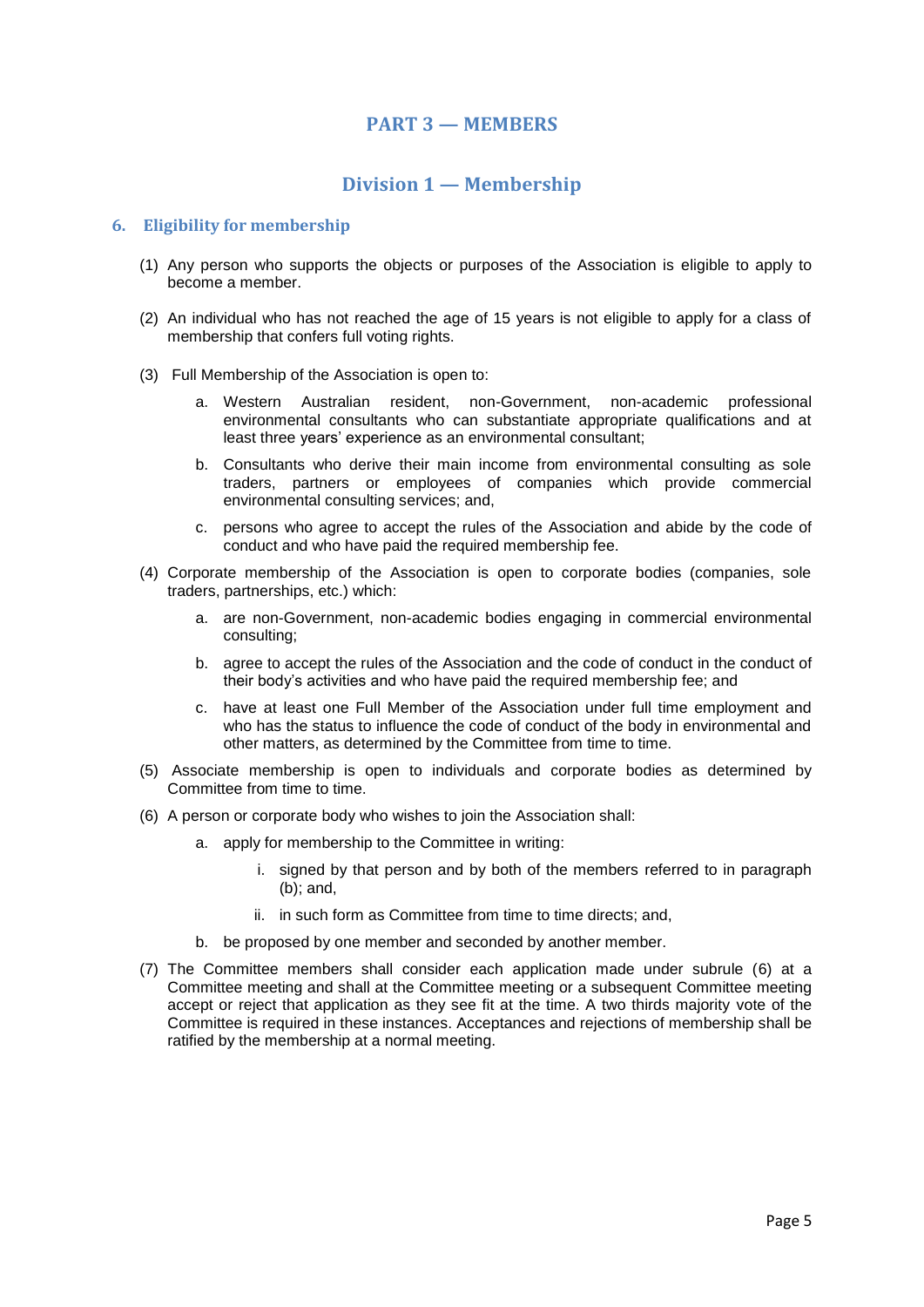# **7. Applying for membership**

- (1) A person who wants to become a member must apply in writing to the Association.
- (2) The application must include a member's nomination of the applicant for membership.
- (3) The application must be signed by the applicant and the member nominating the applicant.
- (4) The applicant must specify in the application the class of membership, to which the application relates.

## **8. Dealing with membership applications**

- (1) The committee must consider each application for membership of the Association and decide whether to accept or reject the application.
- (2) Subject to subrule (3), the committee must consider applications in the order in which they are received by the Association.
- (3) The committee may delay its consideration of an application if the committee considers that any matter relating to the application needs to be clarified by the applicant or that the applicant needs to provide further information in support of the application.
- (4) The committee must not accept an application unless the applicant
	- (a) is eligible under rule 6; and
	- (b) has applied under rule 7.
- (5) The committee may reject an application even if the applicant
	- (a) is eligible under rule 6; and
	- (b) has applied under rule 7.
- (6) The committee must notify the applicant of the committee's decision to accept or reject the application as soon as practicable after making the decision.
- (7) If the committee rejects the application, the committee is not required to give the applicant its reasons for doing so.

## **9. Becoming a member**

An applicant for membership of the Association becomes a member when —

- (a) the committee accepts the application; and
- (b) the applicant pays any membership fees payable to the Association under rule 14.

#### **10. Classes of membership**

- (1) The Association consists of ordinary members (which includes Full and Corporate memberships) and any associate members provided for under subrule (2).
- (2) The Association may have any class of associate membership approved by resolution at a general meeting, including junior membership, senior membership, honorary membership and life membership.
- (3) An individual who has not reached the age of 15 years is only eligible to be an associate member.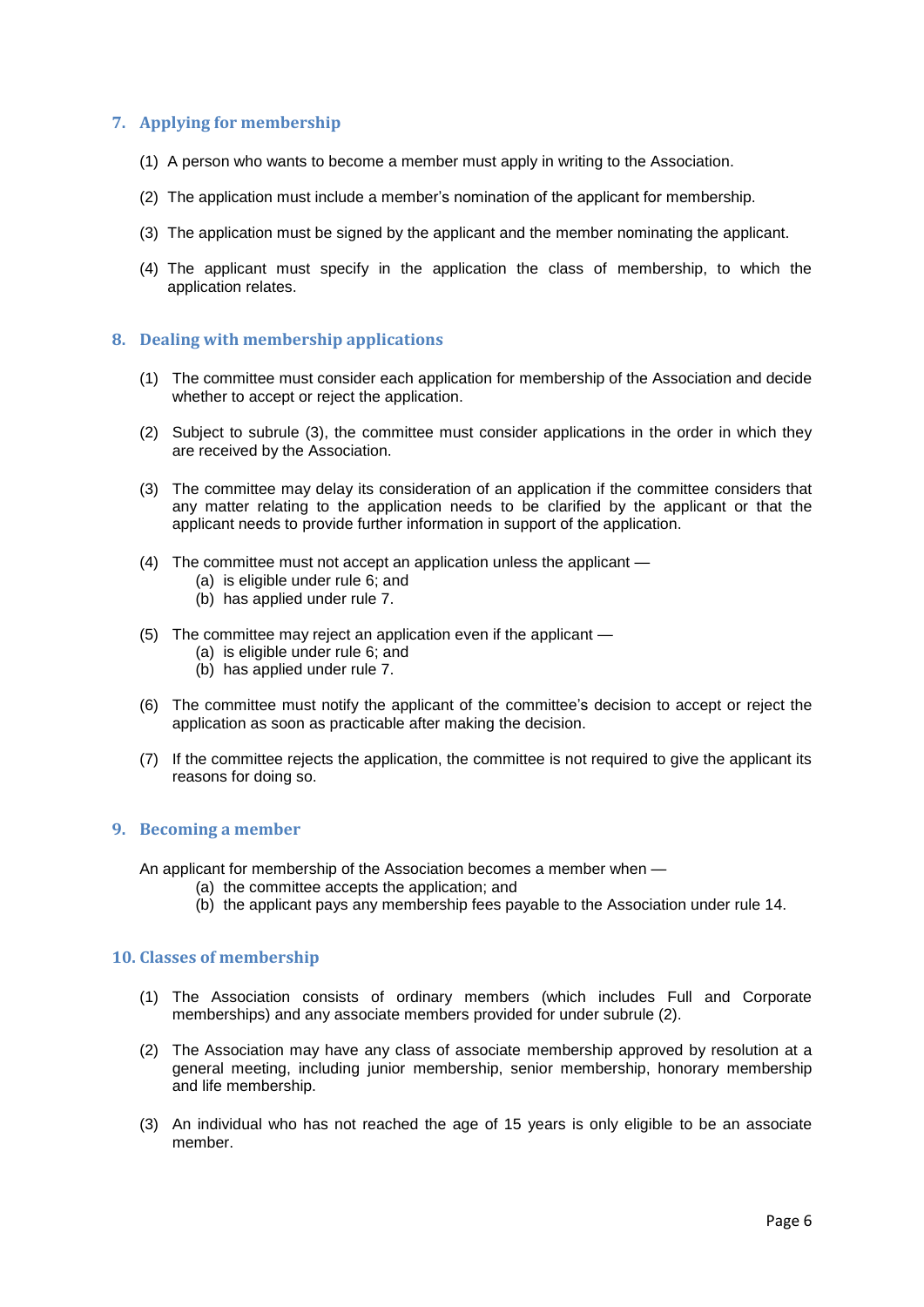- (4) A person can only be an ordinary member or belong to one class of associate membership.
- (5) An ordinary member has full voting rights and any other rights conferred on members by these rules or approved by resolution at a general meeting or determined by the committee.
- (6) An associate member has the rights referred to in subrule (5) other than full voting rights.
- (7) The number of members of any class is not limited unless otherwise approved by resolution at a general meeting.
- (8) Full members may be acknowledged by the association as having a set of skills or experience which allows for designation of suitably qualified members as being a specialist, being accredited and/or other determinations as approved by the committee from time to time on the basis that
	- a. All Full members have the same voting and other rights under the constitution, regardless of designation of specialisation or accreditation or other determinations;
	- b. The Association may charge members a fee to process, administer and then exhibit determinations of specialisation or accreditation or other determinations. In the very least the costs borne by the Association to manage such schemes shall be passed onto the assessed members in full as a fee in additional to the normal membership fee, such that a member's application for these determinations does not reduce the Association's available resources for other members.
	- c. The Association may require that areas of specialisation and/or accreditation are subject to recertification every three years from the date of first being acknowledged by the Association. Continuing professional development of the practitioner may form a key element of the recertification.
	- d. The requirements and processes by which the Association will manage the acknowledgement of specialisation and/or accreditation, and any associated recertification processes will be agreed by majority of the committee and made available to all members upon request.

# **11. When membership ceases**

- (1) A person ceases to be a member when any of the following takes place
	- (a) for a member who is an individual, the individual dies;
	- (b) for a member who is a body corporate, the body corporate is wound up;
	- (c) the person resigns from the Association under rule 12;
	- (d) the person is expelled from the Association under rule 17;
	- (e) the person ceases to be a member under rule 14(4).
- (2) The secretary must keep a record, for at least one year after a person ceases to be a member, of —
	- (a) the date on which the person ceased to be a member; and
	- (b) the reason why the person ceased to be a member.

#### **12. Resignation**

- (1) A member may resign from membership of the Association by giving written notice of the resignation to the secretary.
- (2) The resignation takes effect
	- (a) when the secretary receives the notice; or
	- (b) if a later time is stated in the notice, at that later time.

(3) A person who has resigned from membership of the Association remains liable for any fees that are owed to the Association (the *owed amount*) at the time of resignation.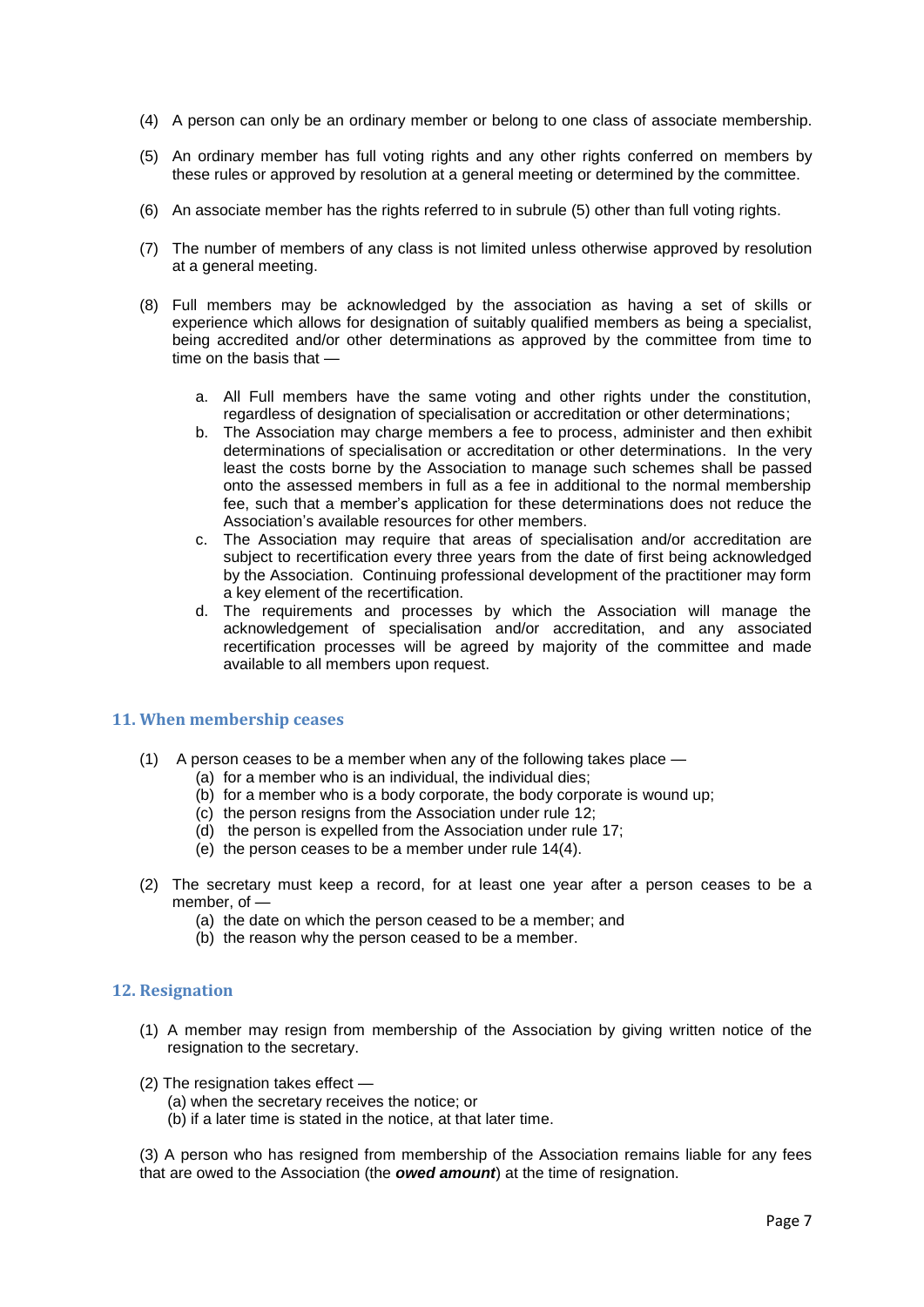(4) The owed amount may be recovered by the Association in a court of competent jurisdiction as a debt due to the Association.

## **13. Rights not transferable**

The rights of a member are not transferable and end when membership ceases.

# **Division 2 — M**e**mbership fees**

#### **14. Membership fees**

- (1) The committee must determine the entrance fee (if any) and the annual membership fee (if any) to be paid for membership of the Association.
- (2) The fees determined under subrule (1) may be different for different classes of membership.
- (3) A member must pay the annual membership fee to the treasurer, or another person authorised by the committee to accept payments, by the 1 July (the *due date*) or such other date as may be determined by the committee from time to time.
- (4) If a member has not paid the annual membership fee within the period of 3 months after the due date, the member ceases to be a member on the expiry of that period.
- (5) If a person who has ceased to be a member under subrule (4) offers to pay the annual membership fee after the period referred to in that subrule has expired —
	- (a) the committee may, at its discretion, accept that payment; and
	- (b) if the payment is accepted, the person's membership is reinstated from the date the payment is accepted.

# **Division 3 — Register of members**

## **15. Register of members**

- (1) The secretary, or another person authorised by the committee, is responsible for the requirements imposed on the Association under section 53 of the Act to maintain the register of members and record in that register any change in the membership of the Association.
- (2) In addition to the matters referred to in section 53(2) of the Act, the register of members must include the class of membership (if applicable) to which each member belongs and the date on which each member becomes a member.
- (3) The register of members must be kept at the secretary's place of residence, or at another place determined by the committee.
- (4) A member who wishes to inspect the register of members must contact the secretary to make the necessary arrangements.
- $(5)$  If
	- (a) a member inspecting the register of members wishes to make a copy of, or take an extract from, the register under section 54(2) of the Act; or
	- (b) a member makes a written request under section 56(1) of the Act to be provided with a copy of the register of members,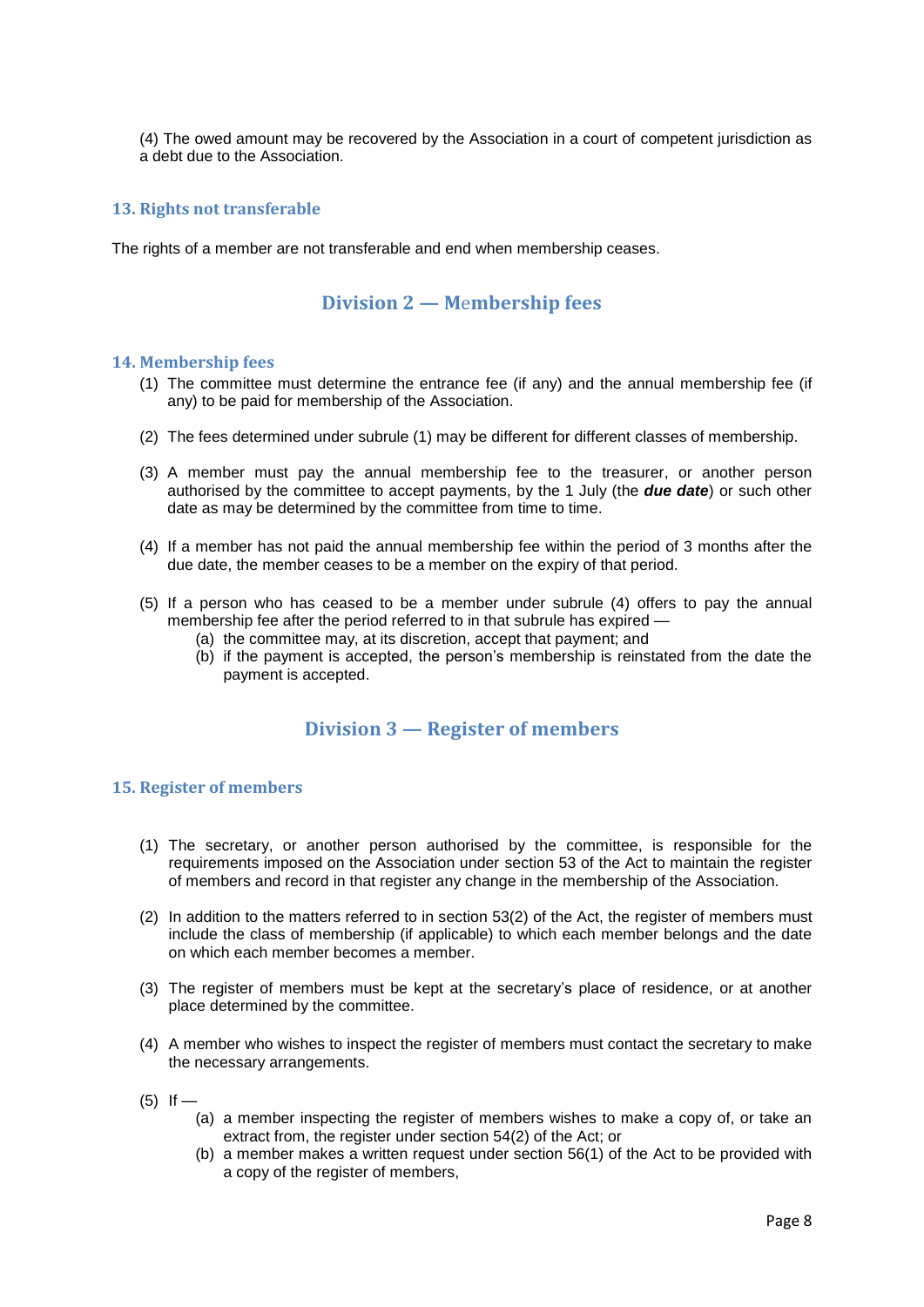the committee may require the member to provide a statutory declaration setting out the purpose for which the copy or extract is required and declaring that the purpose is connected with the affairs of the Association.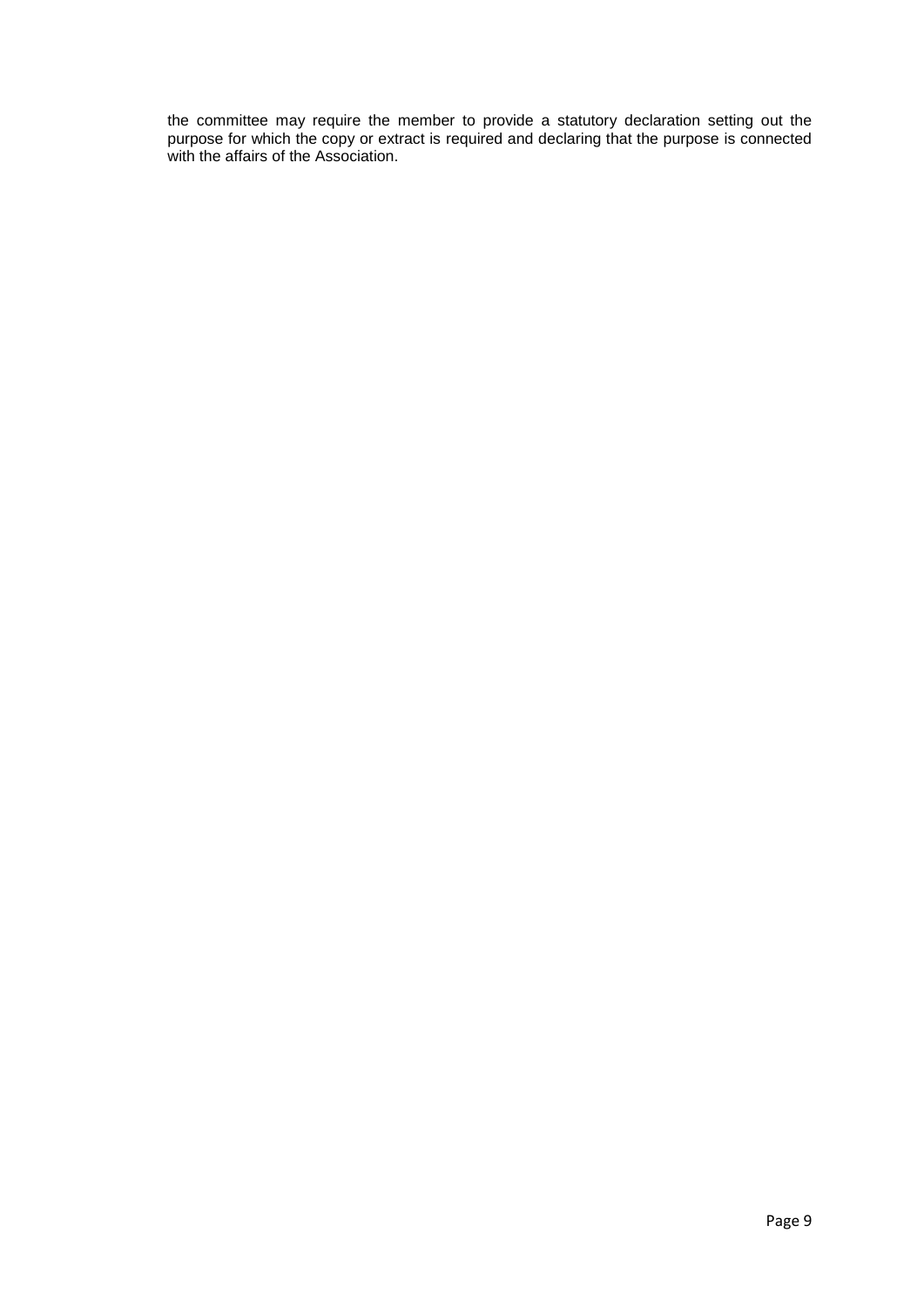# **PART 4 — DISCIPLINARY ACTION, DISPUTES AND MEDIATION**

# **Division 1 — Term used**

#### **16. Term used: member**

In this Part —

*member,* in relation to a member who is expelled from the Association, includes former member.

# **Division 2 — Disciplinary action**

## **17. Suspension or expulsion**

- (1) The committee may decide to suspend a member's membership or to expel a member from the Association if
	- (a) the member contravenes any of these rules;
	- (b) the member does not uphold the Association's code of conduct; or
	- (c) the member acts detrimentally to the interests of the Association.
- (2) The secretary must give the member written notice of the proposed suspension or expulsion at least 28 days before the committee meeting at which the proposal is to be considered by the committee.
- (3) The notice given to the member must state
	- (a) when and where the committee meeting is to be held; and
	- (b) the grounds on which the proposed suspension or expulsion is based; and
	- (c) that the member, or the member's representative, may attend the meeting and will be given a reasonable opportunity to make written or oral (or both written and oral) submissions to the committee about the proposed suspension or expulsion;
- (4) At the committee meeting, the committee must
	- (a) give the member, or the member's representative, a reasonable opportunity to make written or oral (or both written and oral) submissions to the committee about the proposed suspension or expulsion; and
	- (b) give due consideration to any submissions so made; and
	- (c) decide
		- (i) whether or not to suspend the member's membership and, if the decision is to suspend the membership, the period of suspension; or
		- (ii) whether or not to expel the member from the Association.
- (5) A decision of the committee to suspend the member's membership or to expel the member from the Association takes immediate effect.
- (6) The committee must give the member written notice of the committee's decision, and the reasons for the decision, within 7 days after the committee meeting at which the decision is made.
- (7) A member whose membership is suspended or who is expelled from the Association may, within 14 days after receiving notice of the Committee's decision under subrule (6), give written notice to the secretary requesting the appointment of a mediator under rule 25.
- (8) If notice is given under subrule (7), the member who gives the notice and the committee are the parties to the mediation.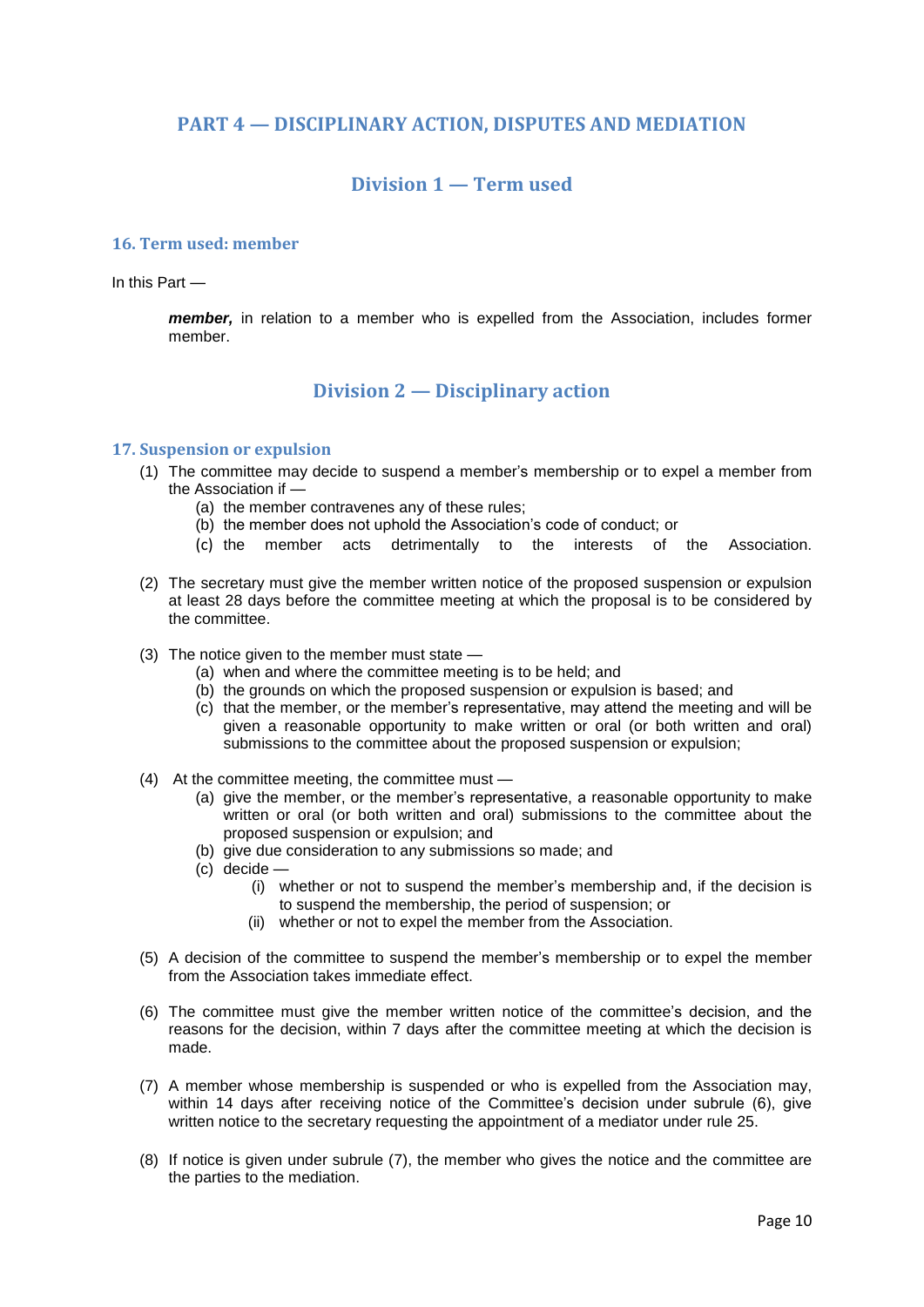#### **18. Consequences of suspension**

- (1) During the period a member's membership is suspended, the member
	- (a) loses any rights (including voting rights) arising as a result of membership; and
	- (b) is not entitled to a refund, rebate, relief or credit for membership fees paid, or payable, to the Association.
- (2) When a member's membership is suspended, the secretary must record in the register of members —
	- (a) that the member's membership is suspended; and
	- (b) the date on which the suspension takes effect; and
	- (c) the period of the suspension.
- (3) When the period of the suspension ends, the secretary must record in the register of members that the member's membership is no longer suspended.

# **Division 3 — Resolving disputes**

## **19. Terms used**

In this Division —

*grievance procedure* means the procedures set out in this Division;

*party to a dispute* includes a person –

- (a) who is a party to the dispute; and
- (b) who ceases to be a member within 6 months before the dispute has come to the attention of each party to the dispute.

# **20. Application of Division**

The procedure set out in this Division (the grievance procedure) applies to disputes —

- (a) between members; or
- (b) between one or more members and the Association.

#### **21. Parties to attempt to resolve dispute**

The parties to a dispute must attempt to resolve the dispute between themselves within 14 days after the dispute has come to the attention of each party.

#### **22. How grievance procedure is started**

- (1) If the parties to a dispute are unable to resolve the dispute between themselves within the time required by rule 21, any party to the dispute may start the grievance procedure by giving written notice to the secretary of —
	- (a) the parties to the dispute; and
	- (b) the matters that are the subject of the dispute.
- (2) Within 28 days after the secretary is given the notice, a committee meeting must be convened to consider and determine the dispute.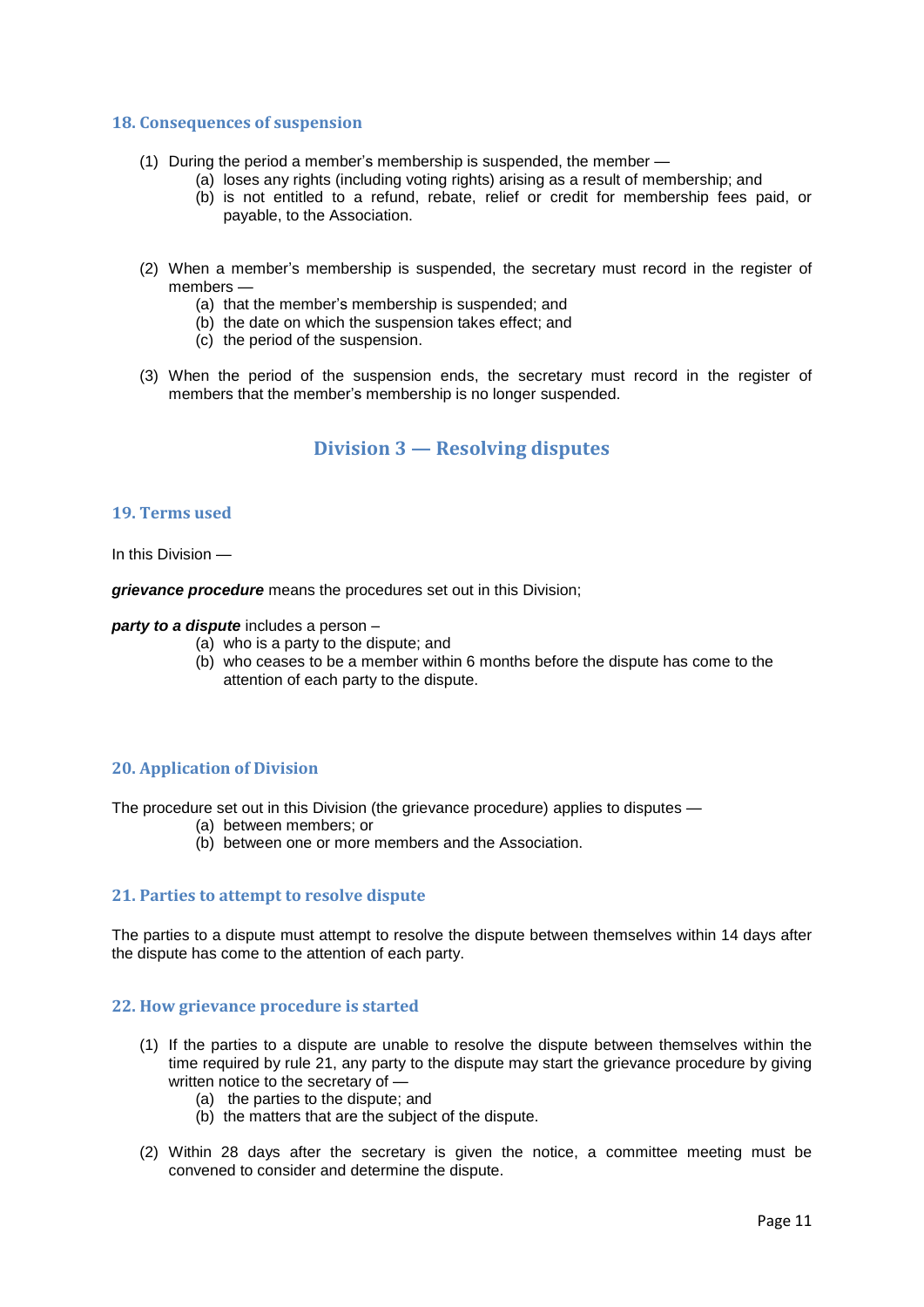- (3) The secretary must give each party to the dispute written notice of the committee meeting at which the dispute is to be considered and determined at least 7 days before the meeting is held.
- (4) The notice given to each party to the dispute must state
	- (a) when and where the committee meeting is to be held; and
	- (b) that the party, or the party's representative, may attend the meeting and will be given a reasonable opportunity to make written or oral (or both written and oral) submissions to the committee about the dispute.
- $(5)$  If
	- (a) the dispute is between one or more members and the Association; and
	- (b) any party to the dispute gives written notice to the secretary stating that the party
		- (i) does not agree to the dispute being determined by the committee; and
		- (ii) requests the appointment of a mediator under rule 25,

the committee must not determine the dispute.

## **23. Determination of dispute by committee**

- (1) At the committee meeting at which a dispute is to be considered and determined, the committee must —
	- (a) give each party to the dispute, or the party's representative, a reasonable opportunity to make written or oral (or both written and oral) submissions to the committee about the dispute; and
	- (b) give due consideration to any submissions so made; and
	- (c) determine the dispute.
- (2) The committee must give each party to the dispute written notice of the committee's determination, and the reasons for the determination, within 7 days after the committee meeting at which the determination is made.
- (3) A party to the dispute may, within 14 days after receiving notice of the committee's determination under subrule (1)(c), give written notice to the secretary requesting the appointment of a mediator under rule 25.
- (4) If notice is given under subrule (3), each party to the dispute is a party to the mediation.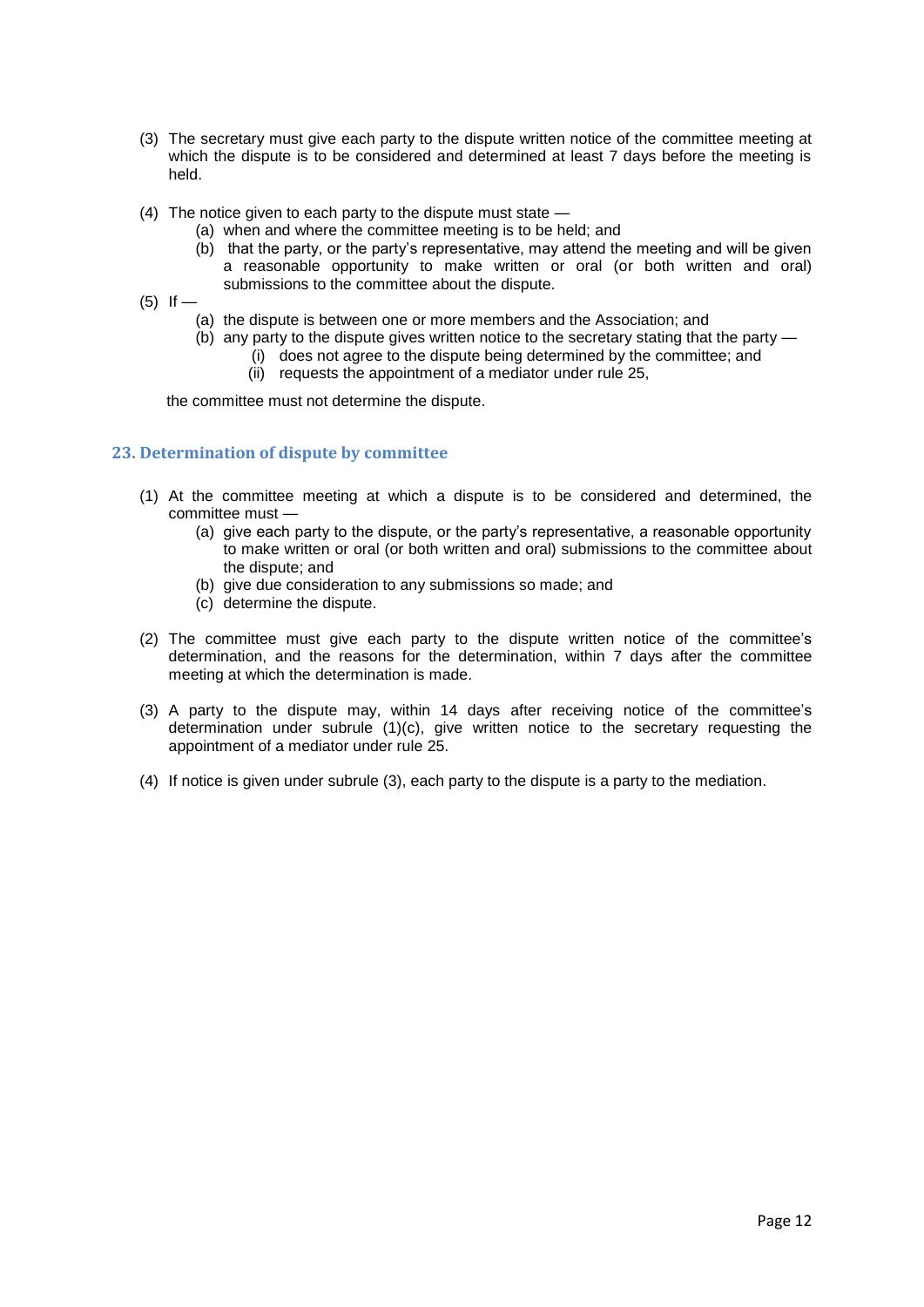# **Division 4 — Mediation**

# **24. Application of Division**

- (1) This Division applies if written notice has been given to the secretary requesting the appointment of a mediator —
	- (a) by a member under rule 17(7); or
	- (b) by a party to a dispute under rule  $22(5)(b)(ii)$  or  $23(3)$ .
- (2) If this Division applies, a mediator must be chosen or appointed under rule 25.

## **25. Appointment of mediator**

- (1) The mediator must be a person chosen
	- (a) if the appointment of a mediator was requested by a member under rule  $17(7) -$  by agreement between the Member and the committee; or
	- (b) if the appointment of a mediator was requested by a party to a dispute under rule 22(5)(b)(ii) or 22(3) — by agreement between the parties to the dispute.
- (2) If there is no agreement for the purposes of subrule (1)(a) or (b), then, subject to subrules (3) and (4), the committee must appoint the mediator.
- (3) The person appointed as mediator by the committee must be a person who acts as a mediator for another not-for-profit body, such as a community legal centre, if the appointment of a mediator was requested by —
	- (a) a member under rule 17(7); or
	- (b) a party to a dispute under rule  $22(5)(b)(ii)$ ; or
	- (c) a party to a dispute under rule 23(3) and the dispute is between one or more members and the Association.
- (4) The person appointed as mediator by the committee may be a member or former member of the Association but must not
	- (a) have a personal interest in the matter that is the subject of the mediation; or
	- (b) be biased in favour of or against any party to the mediation.

#### **26. Mediation process**

- (1) The parties to the mediation must attempt in good faith to settle the matter that is the subject of the mediation.
- (2) Each party to the mediation must give the mediator a written statement of the issues that need to be considered at the mediation at least 5 days before the mediation takes place.
- (3) In conducting the mediation, the mediator must
	- (a) give each party to the mediation every opportunity to be heard; and
	- (b) allow each party to the mediation to give due consideration to any written statement given by another party; and
	- (c) ensure that natural justice is given to the parties to the mediation throughout the mediation process.
- (4) The mediator cannot determine the matter that is the subject of the mediation.
- (5) The mediation must be confidential, and any information given at the mediation cannot be used in any other proceedings that take place in relation to the matter that is the subject of the mediation.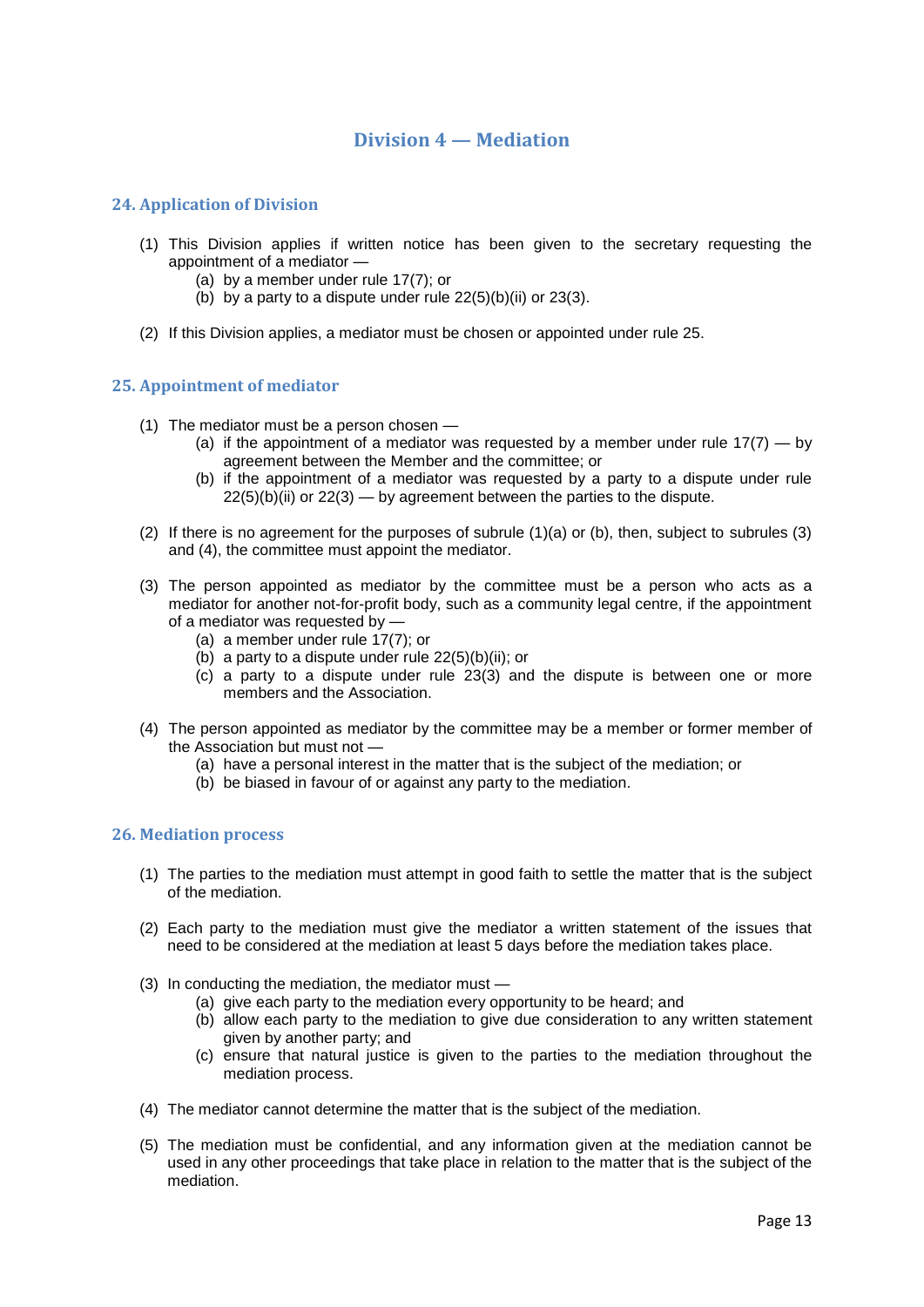(6) The costs of the mediation are to be paid by the party or parties to the mediation that requested the appointment of the mediator.

# **27. If mediation results in decision to suspend or expel being revoked**

 $If -$ 

- (a) mediation takes place because a member whose membership is suspended or who is expelled from the Association gives notice under rule 17(7); and
- (b) as the result of the mediation, the decision to suspend the member's membership or expel the member is revoked,

that revocation does not affect the validity of any decision made at a committee meeting or general meeting during the period of suspension or expulsion.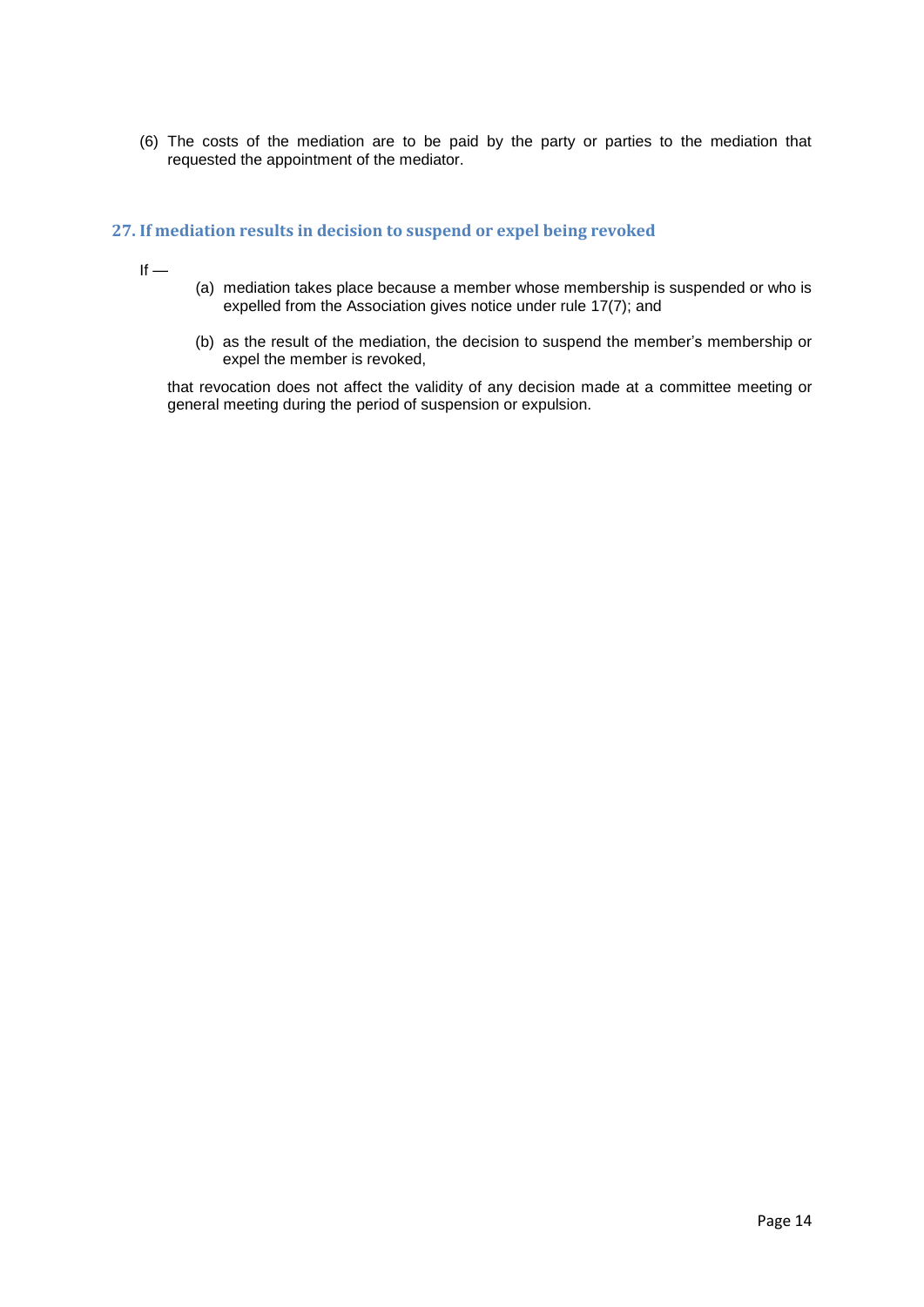# **PART 5 — COMMITTEE**

# **Division 1 — Powers of Committee**

#### **28. Committee**

- (1) The committee members are the persons who, as the management committee of the Association, have the power to manage the affairs of the Association.
- (2) Subject to the Act, these rules, the by-laws (if any) and any resolution passed at a general meeting, the committee has power to do all things necessary or convenient to be done for the proper management of the affairs of the Association.
- (3) The committee must take all reasonable steps to ensure that the Association complies with the Act, these rules and the by-laws (if any).

# **Division 2 — Composition of Committee and duties of members**

#### **29. Committee members**

- (1) The committee members consist of
	- (a) the office holders of the Association; and
	- (b) at least four ordinary committee members.
- (2) The committee must determine the maximum number of members who may be ordinary committee members.
- (3) The following are the office holders of the Association
	- (a) the president;
	- (b) the vice-president;
	- (c) the secretary;
	- (d) the treasurer.
- (4) A person may be a committee member if the person is
	- (a) an individual who has reached 18 years of age; and
	- (b) an ordinary member.
- (5) A person must not hold 2 or more of the offices mentioned in subrule (3) at the same time.

# **30. President**

- (1) It is the duty of the president to consult with the secretary regarding the business to be conducted at each committee meeting and general meeting.
- (2) The president has the powers and duties relating to convening and presiding at committee meetings and presiding at general meetings provided for in these rules.
- (3) The president may delegate their powers and duties to the vice-president in their absence or any other office holder should the vice-president also be unavailable.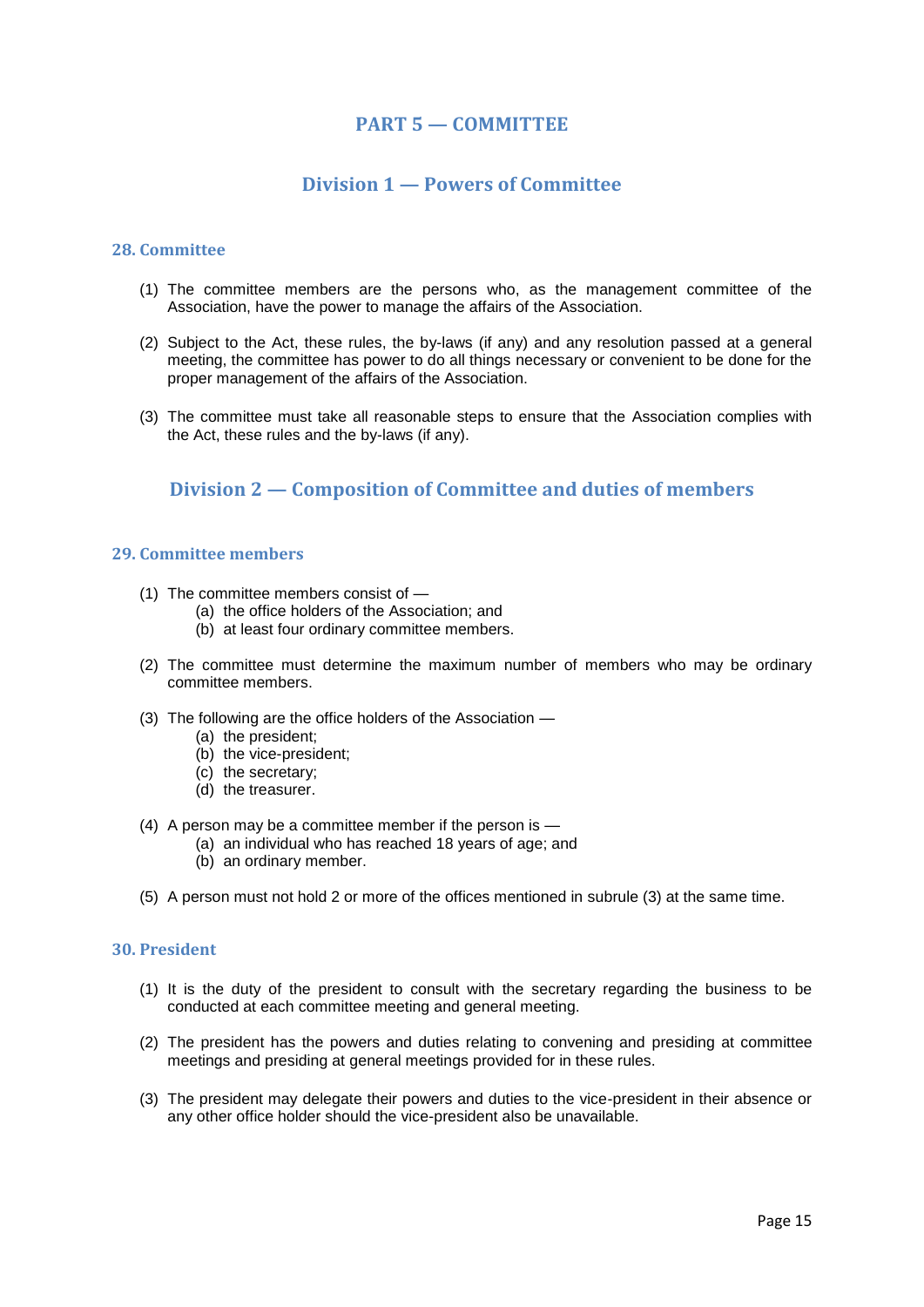### **31. Secretary**

The Secretary has the following duties —

- (a) dealing with the Association's correspondence;
- (b) consulting with the chairperson regarding the business to be conducted at each committee meeting and general meeting;
- (c) preparing the notices required for meetings and for the business to be conducted at meetings;
- (d) unless another member is authorised by the committee to do so, maintaining on behalf of the Association the register of members, and recording in the register any changes in the membership, as required under section 53(1) of the Act;
- (e) maintaining on behalf of the Association an up-to-date copy of these rules, as required under section 35(1) of the Act;
- (f) unless another member is authorised by the committee to do so, maintaining on behalf of the Association a record of committee members and other persons authorised to act on behalf of the Association, as required under section 58(2) of the Act;
- (g) ensuring the safe custody of the books of the Association, other than the financial records, financial statements and financial reports, as applicable to the Association;
- (h) maintaining full and accurate minutes of committee meetings and general meetings;
- (i) carrying out any other duty given to the secretary under these rules or by the committee.

## **32. Treasurer**

The treasurer has the following duties —

- (a) ensuring that any amounts payable to the Association are collected and issuing receipts for those amounts in the Association's name;
- (b) ensuring that any amounts paid to the Association are credited to the appropriate account of the Association, as directed by the committee;
- (c) ensuring that any payments to be made by the Association that have been authorised by the committee or at a general meeting are made on time;
- (d) ensuring that the Association complies with the relevant requirements of Part 5 of the Act;
- (e) ensuring the safe custody of the Association's financial records, financial statements and financial reports, as applicable to the Association;
- (f) coordinating the preparation of the Association's financial statements before their submission to the Association's annual general meeting;
- (g) providing any assistance required by an auditor or reviewer conducting an audit or review of the Association's financial statements or financial report under Part 5 Division 5 of the Act;
- (h) carrying out any other duty given to the treasurer under these rules or by the committee.

# **Division 3 — Election of committee members and tenure of office**

## **33. How members become Committee members**

A member becomes a committee member if the member —

- (a) is elected to the committee at a general meeting; or
- (b) is appointed to the committee by the committee to fill a casual vacancy under rule 38.

# **34. Nomination of committ**e**e members**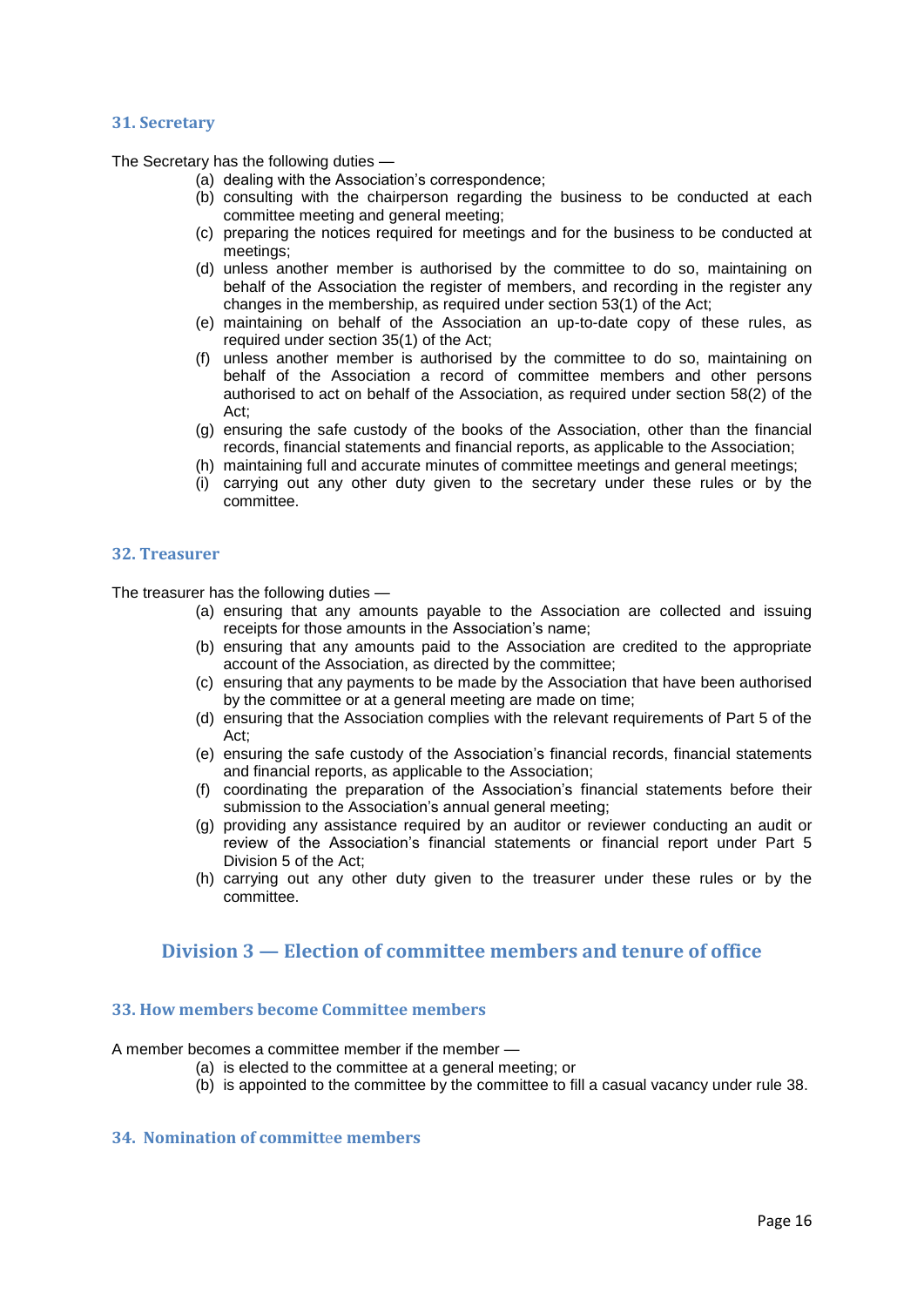- (1) At least 42 days before an annual general meeting, the secretary must send written notice to all the members —
	- (a) calling for nominations for election to the committee; and
	- (b) stating the date by which nominations must be received by the secretary to comply with subrule (2).
- (2) A member who wishes to be considered for election to the committee at the annual general meeting must nominate for election by sending written notice of the nomination to the secretary at least 28 days before the annual general meeting.
- (3) The written notice must include a statement by another member in support of the nomination.
- (4) A member may nominate for one specified position of office holder of the Association or to be an ordinary committee member.
- (5) A member whose nomination does not comply with this rule is not eligible for election to the committee unless the member is nominated under rule 35(2) or 36(2)(b).

## **35. Election of office holders**

- (1) At the annual general meeting, a separate election must be held for each position of office holder of the Association.
- (2) If there is no nomination for a position, the chairperson of the meeting may call for nominations from the ordinary members at the meeting.
- (3) If only one member has nominated for a position, the chairperson of the meeting must declare the Member elected to the position.
- (4) If more than one member has nominated for a position, the ordinary members at the meeting must vote in accordance with procedures that have been determined by the committee to decide who is to be elected to the position.
- (5) Each ordinary member present at the meeting may vote for one member who has nominated for the position.
- (6) A member who has nominated for the position may vote for himself or herself.
- (7) On the member's election, the new president of the Association may take over as the chairperson of the meeting.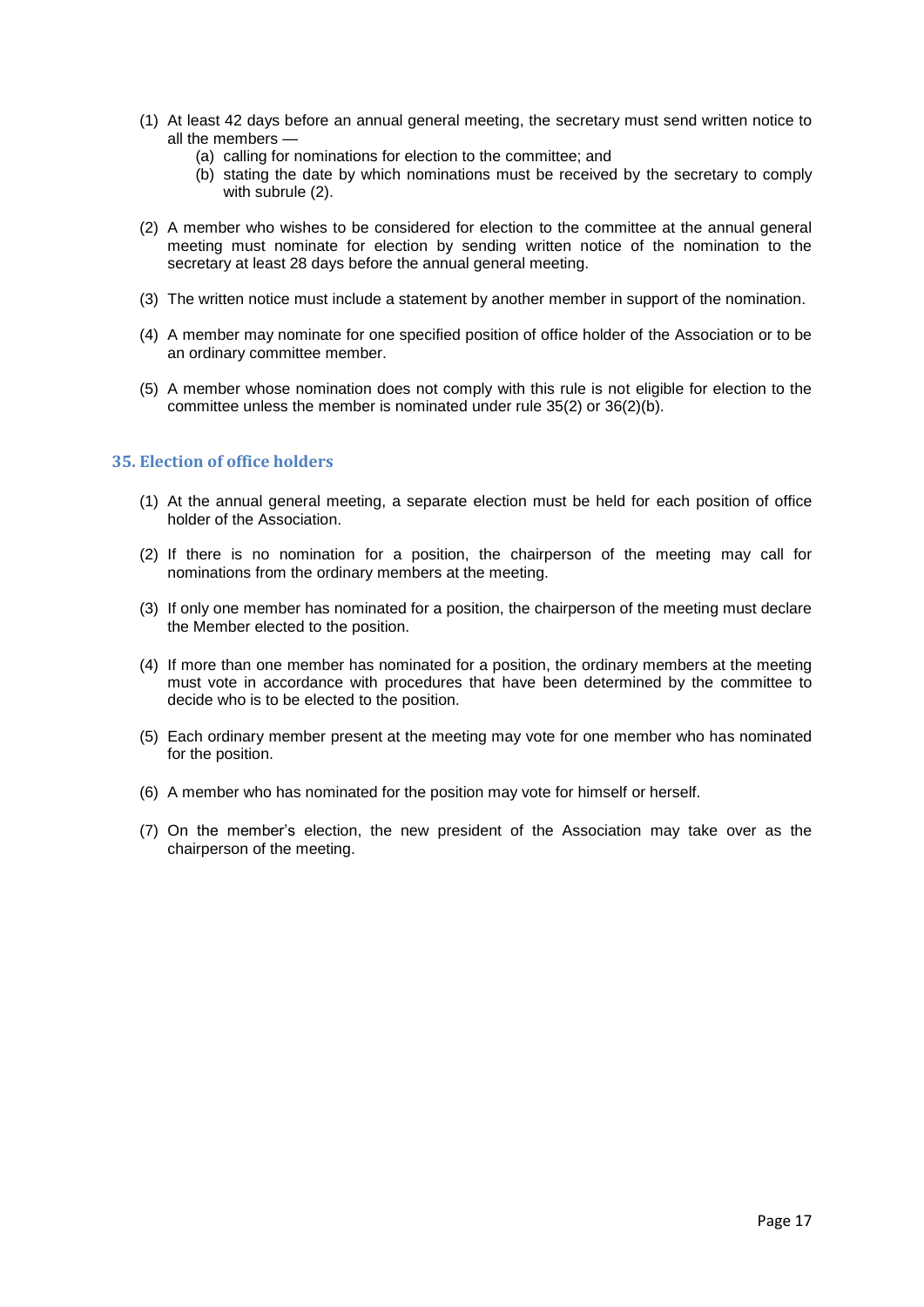## **36. Election of ordinary committee members**

- (1) At the annual general meeting, the Association must decide by resolution the number of ordinary committee members (if any) to hold office for the next year.
- (2) If the number of members nominating for the position of ordinary committee member is not greater than the number to be elected, the chairperson of the meeting —
	- (a) must declare each of those members to be elected to the position; and
	- (b) may call for further nominations from the ordinary members at the meeting to fill any positions remaining unfilled after the elections under paragraph (a).
- $(3)$  If
	- (a) the number of members nominating for the position of ordinary committee member is greater than the number to be elected; or
	- (b) the number of members nominating under subrule  $(2)(b)$  is greater than the number of positions remaining unfilled, the ordinary members at the meeting must vote in accordance with procedures that have been determined by the committee to decide the members who are to be elected to the position of ordinary committee member.
- (4) A member who has nominated for the position of ordinary committee member may vote in accordance with that nomination.

# **37. Term of office**

- (1) The term of office of a committee member begins when the member
	- (a) is elected at an annual general meeting or under subrule 38(3)(b); or
		- (b) is appointed to fill a casual vacancy under rule 40.
- (2) Subject to rule 37, a committee member holds office until the positions on the committee are declared vacant at the next annual general meeting.
- (3) A committee member may be re-elected.

# **38. Resignation and removal from office**

- (1) A committee member may resign from the committee by written notice given to the secretary or, if the resigning member is the secretary, given to the chairperson.
- (2) The resignation takes effect
	- (a) when the notice is received by the secretary or chairperson; or
	- (b) if a later time is stated in the notice, at the later time.
- (3) At a general meeting, the Association may by resolution
	- (a) remove a committee member from office; and
	- (b) elect a member who is eligible under rule 29(4) to fill the vacant position.
- (4) A committee member who is the subject of a proposed resolution under subrule (3)(a) may make written representations (of a reasonable length) to the secretary or chairperson and may ask that the representations be provided to the members.
- (5) The secretary or chairperson may give a copy of the representations to each member or, if they are not so given, the committee member may require them to be read out at the general meeting at which the resolution is to be considered.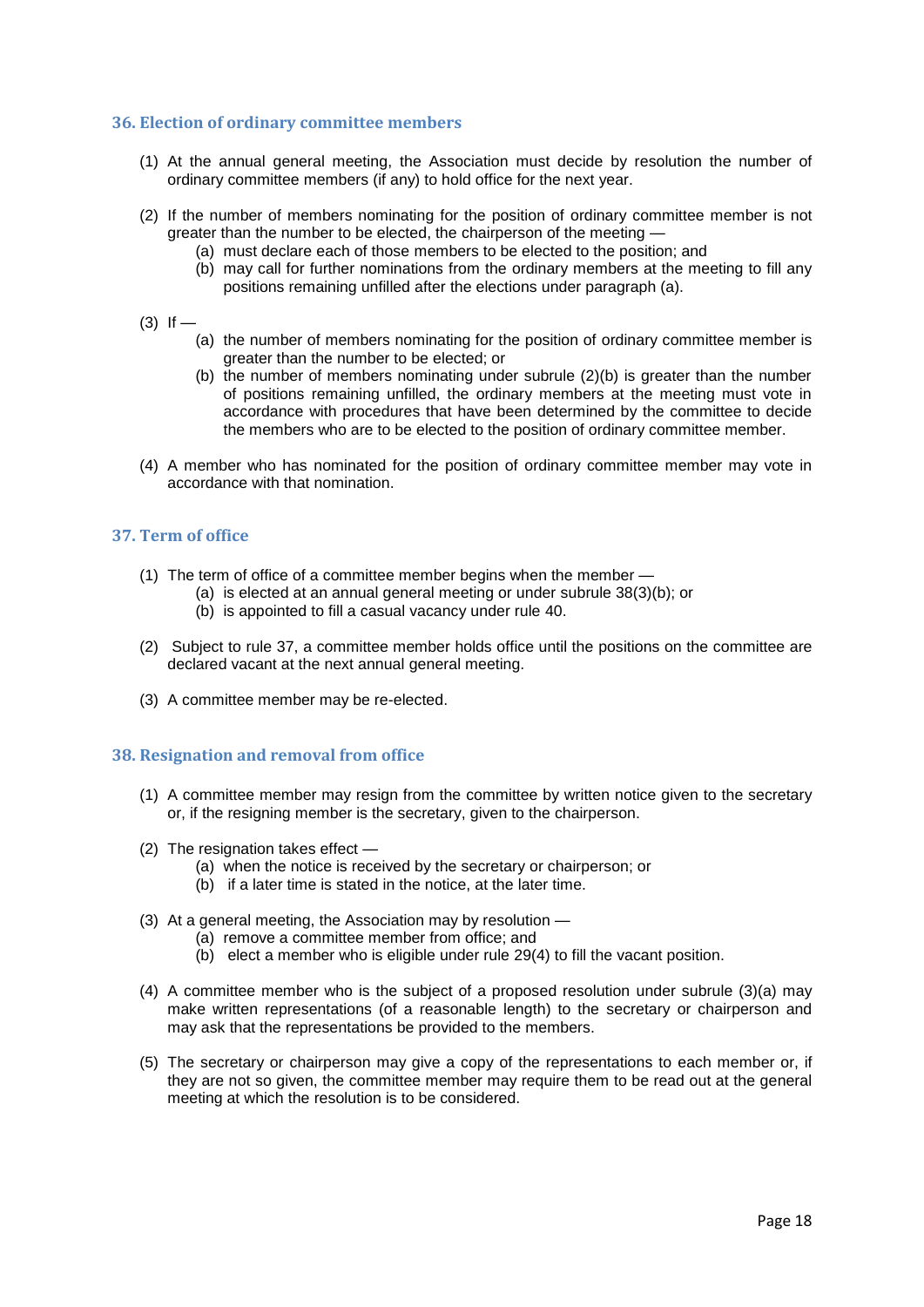### **39. When membership of committee ceases**

A person ceases to be a committee member if the person —

- (a) dies or otherwise ceases to be a member; or
- (b) resigns from the committee or is removed from office under rule 38; or
- (c) becomes ineligible to accept an appointment or act as a committee member under section 39 of the Act;
- (d) becomes permanently unable to act as a committee member because of a mental or physical disability; or
- (e) fails to attend 3 consecutive Committee meetings, of which the person has been given notice, without having notified the Committee that the person will be unable to attend.

## **40. Filling casual vacancies**

- (1) The committee may appoint a member who is eligible under rule 29(4) to fill a position on the committee that —
	- (a) has become vacant under rule 39; or
	- (b) was not filled by election at the most recent annual general meeting or under rule 38(3)(b).
- (2) If the position of secretary becomes vacant, the committee must appoint a member who is eligible under rule 29(4) to fill the position within 14 days after the vacancy arises.
- (3) Subject to the requirement for a quorum under rule 47, the committee may continue to act despite any vacancy in its membership.
- (4) If there are fewer committee members than required for a quorum under rule 47, the committee may act only for the purpose of —
	- (a) appointing committee members under this rule; or
	- (b) convening a general meeting.

#### **41. Validity of acts**

The acts of a committee or subcommittee, or of a committee member or member of a subcommittee, are valid despite any defect that may afterwards be discovered in the election, appointment or qualification of a committee member or member of a subcommittee.

#### **42. Payments to committee members**

 $(1)$  In this rule  $-$ 

*committee member* includes a member of a subcommittee; *committee meeting* includes a meeting of a subcommittee.

- (2) A committee member is entitled to be paid out of the funds of the Association for any out-ofpocket expenses for travel and accommodation properly incurred —
	- (a) in attending a committee meeting or
	- (b) in attending a general meeting; or
	- (c) otherwise in connection with the Association's business.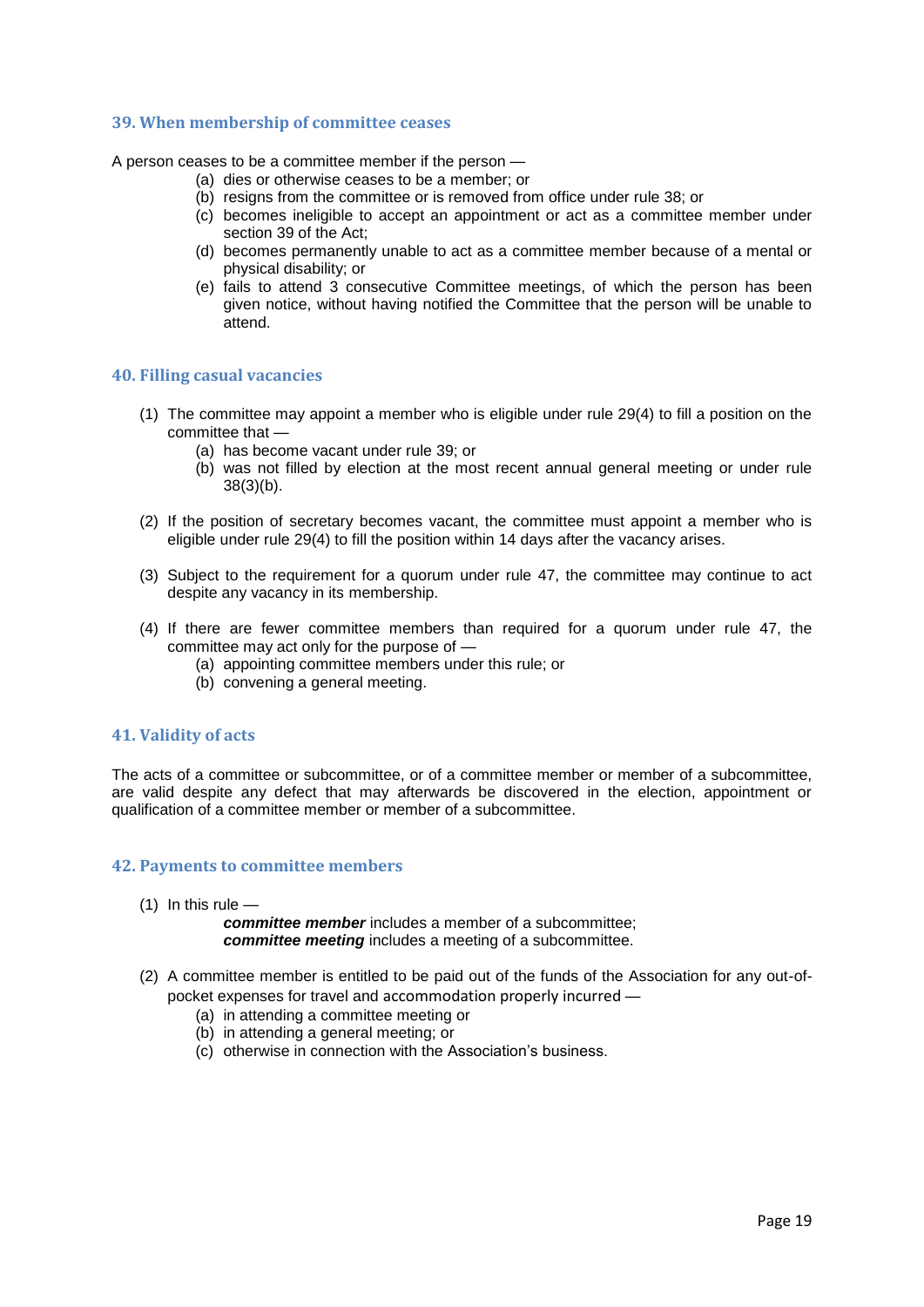# **Division 4 — Committee meetings**

#### **43. Committee meetings**

- (1) The committee must meet at least 3 times in each year on the dates and at the times and places determined by the committee.
- (2) The date, time and place of the first committee meeting must be determined by the committee members as soon as practicable after the annual general meeting at which the committee members are elected.
- (3) Special committee meetings may be convened by the chairperson or any 2 committee members.

#### **44. Notice of committee meetings**

- (1) Notice of each committee meeting must be given to each committee member at least 48 hours before the time of the meeting.
- (2) The notice must state the date, time and place of the meeting and must describe the general nature of the business to be conducted at the meeting.
- (3) Unless subrule (4) applies, the only business that may be conducted at the meeting is the business described in the notice.
- (4) Urgent business that has not been described in the notice may be conducted at the meeting if the committee members at the meeting unanimously agree to treat that business as urgent.

#### **45. Procedure and order of business**

- (1) The president or, in the president's absence, the vice-president must preside as chairperson of each committee meeting.
- (2) If the president and vice-president are absent or are unwilling to act as chairperson of a meeting, the committee members at the meeting must choose one of them to act as chairperson of the meeting.
- (3) The procedure to be followed at a committee meeting must be determined from time to time by the committee.
- (4) The order of business at a committee meeting may be determined by the committee members at the meeting.
- (5) A member or other person who is not a committee member may attend a committee meeting if invited to do so by the committee.
- (6) A person invited under subrule (5) to attend a committee meeting
	- (a) has no right to any agenda, minutes or other document circulated at the meeting; and
	- (b) must not comment about any matter discussed at the meeting unless invited by the committee to do so; and
	- (c) cannot vote on any matter that is to be decided at the meeting.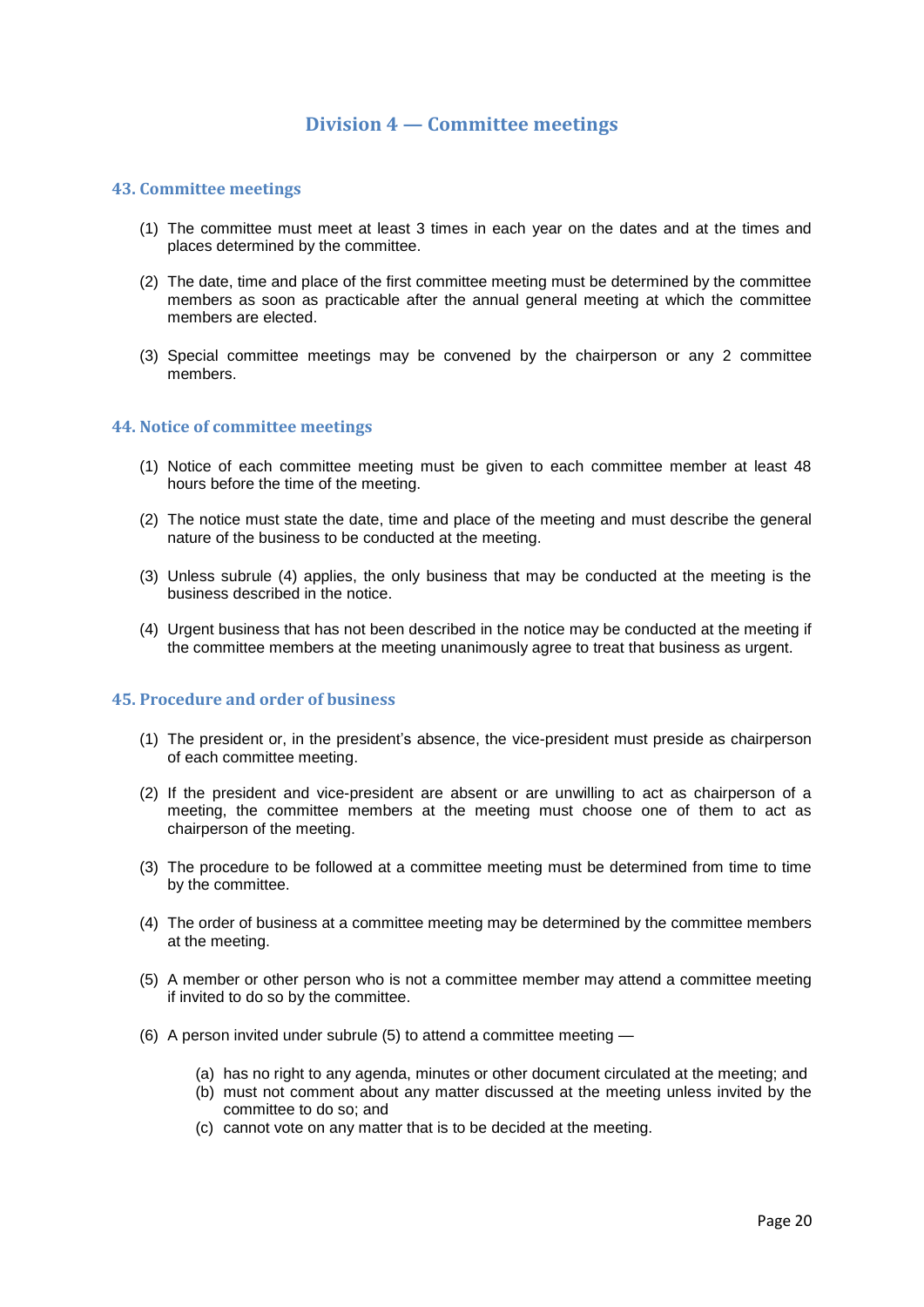#### **46. Use of technology to be present at committee meetings**

- (1) The presence of a committee member at a committee meeting need not be by attendance in person but may be by that committee member and each other committee member at the meeting being simultaneously in contact by telephone or other means of instantaneous communication.
- (2) A member who participates in a committee meeting as allowed under subrule (1) is taken to be present at the meeting and, if the member votes at the meeting, the member is taken to have voted in person.

#### **47. Quorum for committee meetings**

- (1) At a Committee meeting, 5 committee members constitute a quorum.
- (2) Subject to rule 40(4), no business is to be conducted at a committee meeting unless a quorum is present.
- (3) If a quorum is not present within 30 minutes after the notified commencement time of a committee meeting —
	- (a) in the case of a special meeting the meeting lapses; or
	- (b) otherwise, the meeting is adjourned to the same time, day and place in the following week.
- $(4)$  If  $-$ 
	- (a) a quorum is not present within 30 minutes after the commencement time of a committee meeting held under subrule (2)(b); and
	- (b) at least 2 committee members are present at the meeting,

those members present are taken to constitute a quorum.

#### **48. Voting at committee meetings**

- (1) Each committee member present at a committee meeting has one vote on any question arising at the meeting.
- (2) A motion is carried if a majority of the committee members present at the committee meeting vote in favour of the motion.
- (3) If the votes are divided equally on a question, the chairperson of the meeting has a second or casting vote.
- (4) A vote may take place by the committee members present indicating their agreement or disagreement or by a show of hands, unless the committee decides that a secret ballot is needed to determine a particular question.
- (5) If a secret ballot is needed, the chairperson of the meeting must decide how the ballot is to be conducted.

#### **49. Minutes of committee meetings**

- (1) The committee must ensure that minutes are taken and kept of each committee meeting.
- (2) The minutes must record the following
	- (a) the names of the committee members present at the meeting;
	- (b) the name of any person attending the meeting under rule  $45(5)$ ;
	- (c) the business considered at the meeting;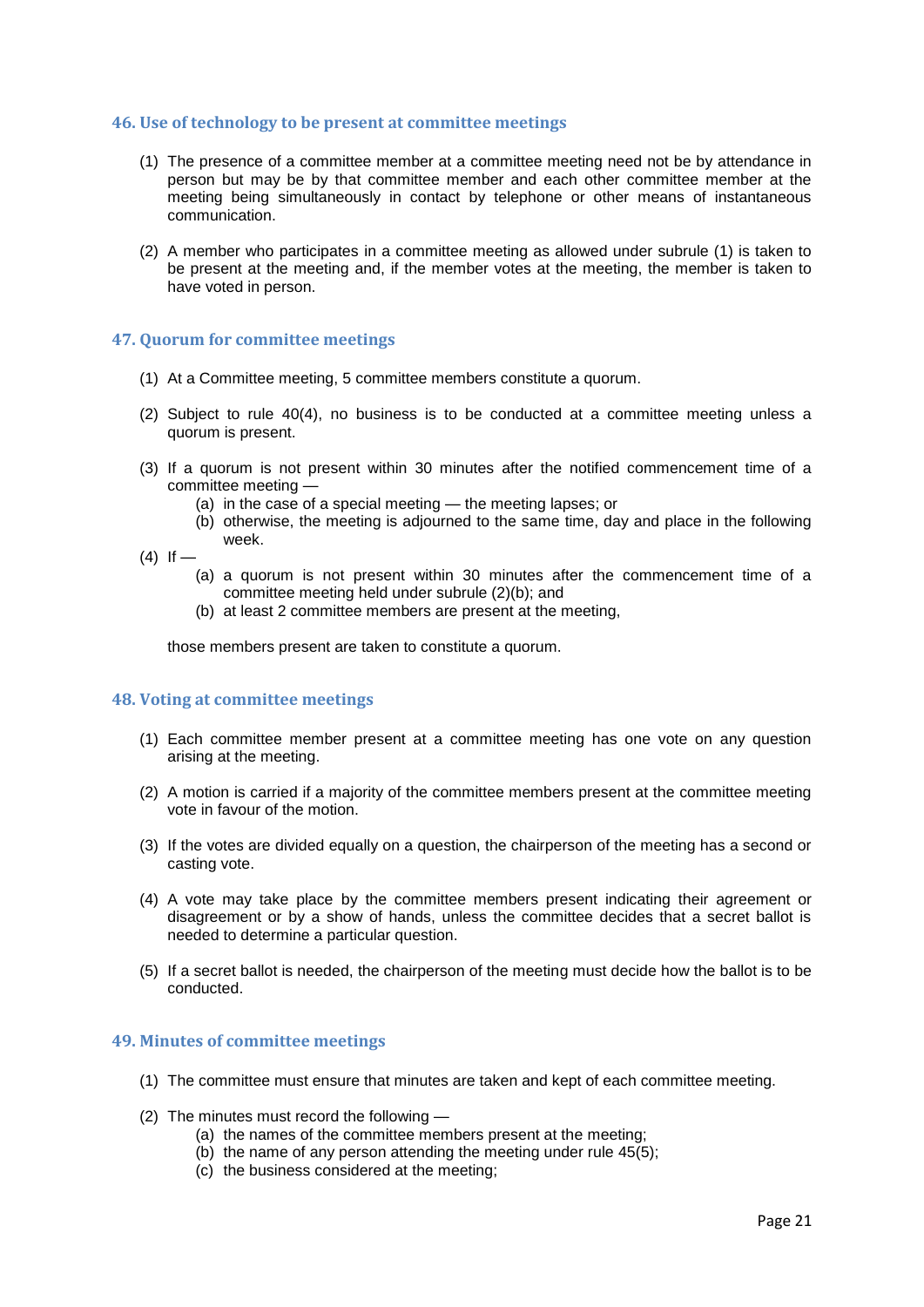- (d) any motion on which a vote is taken at the meeting and the result of the vote.
- (3) The minutes of a committee meeting must be entered in the Association's minute book within 30 days after the meeting is held.
- (4) The chairperson must ensure that the minutes of a committee meeting are reviewed and signed as correct by —
	- (a) the chairperson of the meeting; or
	- (b) the chairperson of the next committee meeting.
- (5) When the minutes of a committee meeting have been signed as correct they are, until the contrary is proved, evidence that —
	- (a) the meeting to which the minutes relate was duly convened and held; and
	- (b) the matters recorded as having taken place at the meeting took place as recorded; and
	- (c) any appointment purportedly made at the meeting was validly made.

# **Division 5 — Subcommittees and subsidiary offices**

#### **50. Subcommittees and subs**i**diary offices**

- (1) To help the committee in the conduct of the Association's business, the committee may, in writing, do either or both of the following —
	- (a) appoint one or more subcommittees;
	- (b) create one or more subsidiary offices and appoint people to those offices.
- (2) A subcommittee may consist of the number of people, whether or not members, that the committee considers appropriate.
- (3) A person may be appointed to a subsidiary office whether or not the person is a member.
- (4) Subject to any directions given by the committee
	- (a) a subcommittee may meet and conduct business as it considers appropriate; and
	- (b) the holder of a subsidiary office may carry out the functions given to the holder as the holder considers appropriate.

#### **51. Delegation to subcommittees and holders of subsidiary offices**

 $(1)$  In this rule —

*non-delegable duty* means a duty imposed on the committee by the Act or another written law.

- (2) The committee may, in writing, delegate to a subcommittee or the holder of a subsidiary office the exercise of any power or the performance of any duty of the committee other than —
	- (a) the power to delegate; and
	- (b) a non-delegable duty.
- (3) A power or duty, the exercise or performance of which has been delegated to a subcommittee or the holder of a subsidiary office under this rule, may be exercised or performed by the subcommittee or holder in accordance with the terms of the delegation.
- (4) The delegation may be made subject to any conditions, qualifications, limitations or exceptions that the committee specifies in the document by which the delegation is made.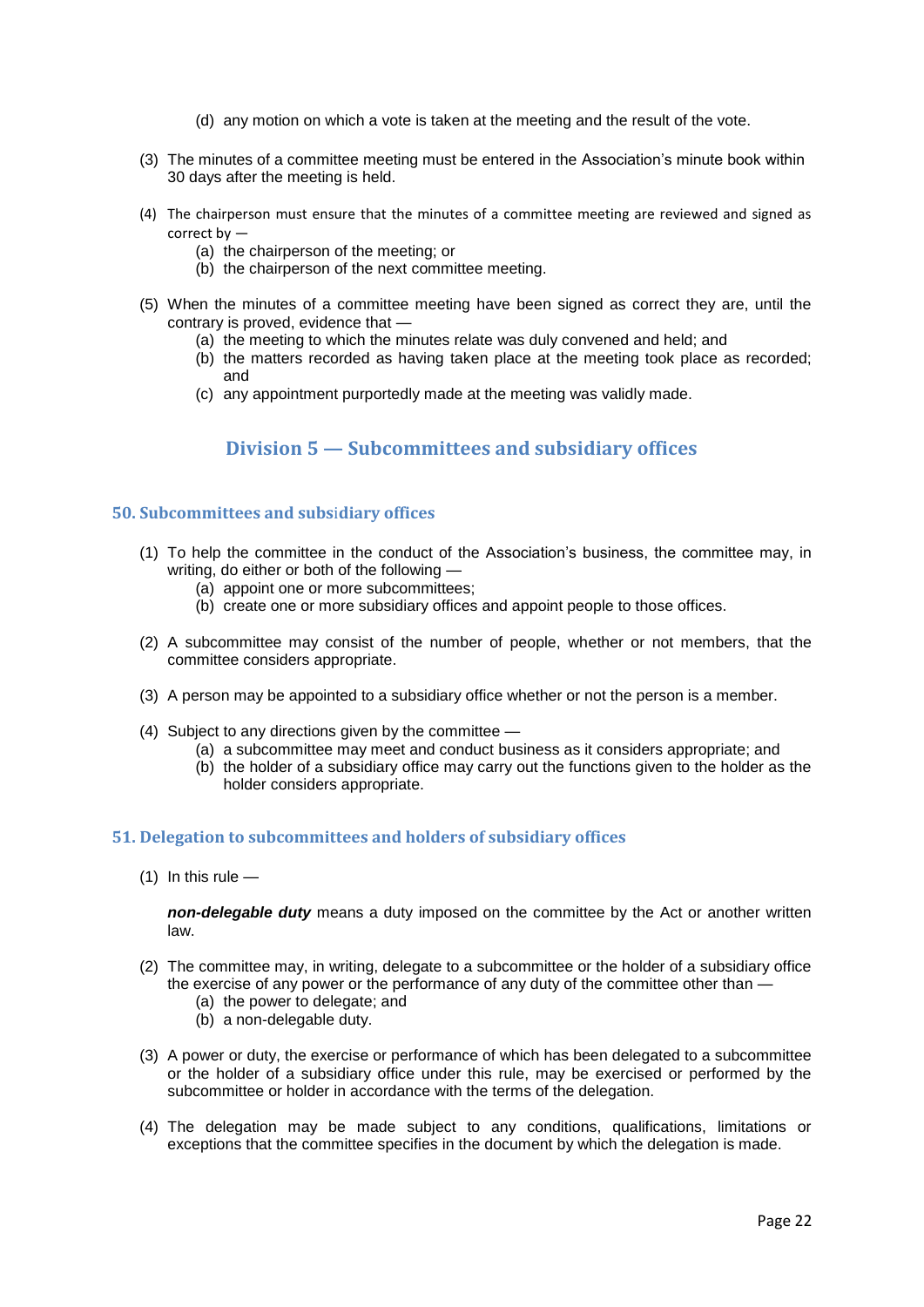- (5) The delegation does not prevent the committee from exercising or performing at any time the power or duty delegated.
- (6) Any act or thing done by a subcommittee or by the holder of a subsidiary office, under the delegation has the same force and effect as if it had been done by the committee.
- (7) The committee may, in writing, amend or revoke the delegation.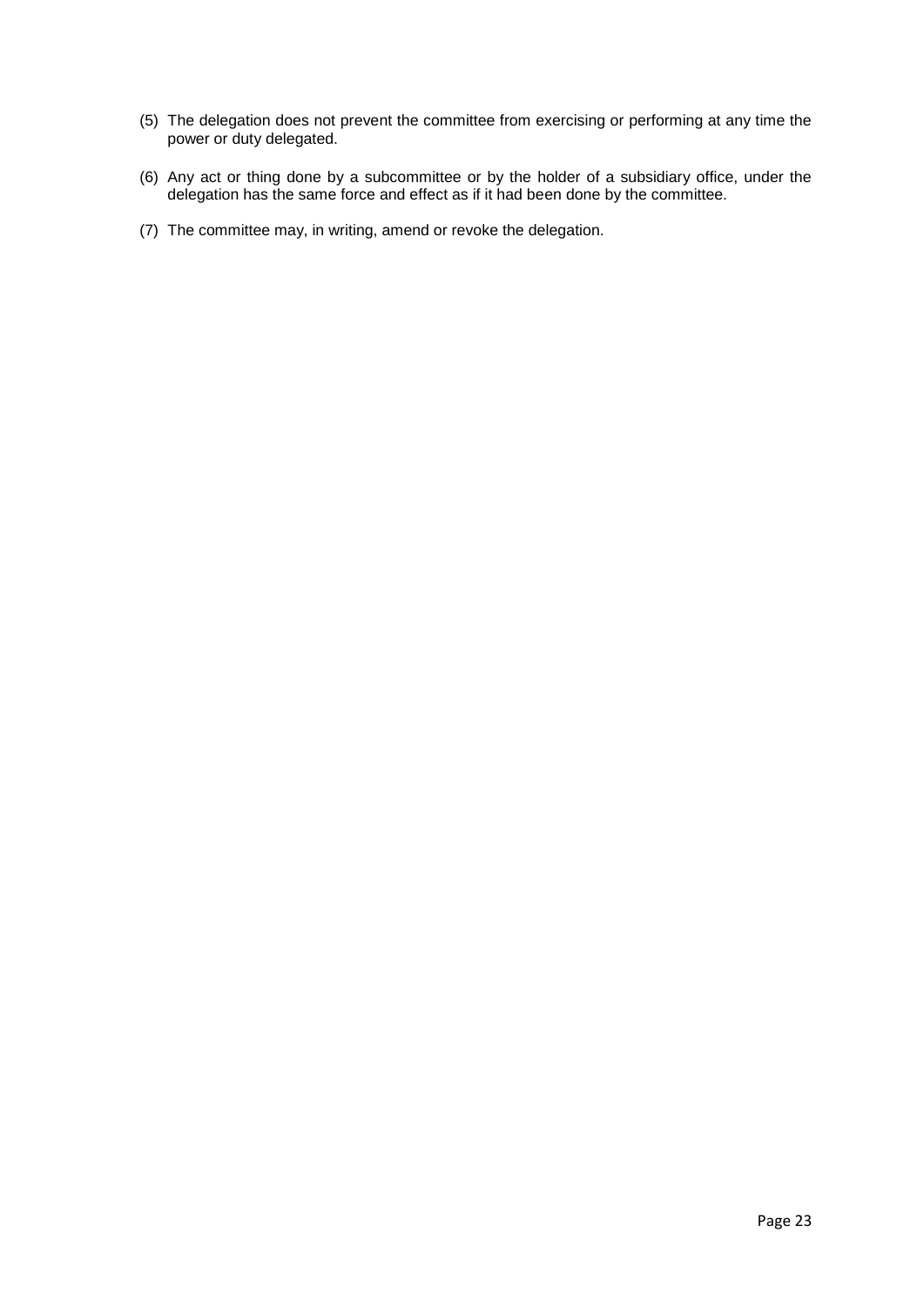# **PART 6 — GENERAL MEETINGS OF ASSOCIATION**

## **52. Annual general meeting**

- (1) The committee must determine the date, time and place of the annual general meeting.
- (2) If it is proposed to hold the annual general meeting more than 6 months after the end of the Association's financial year, the secretary must apply to the Commissioner for permission under section 50(3)(b) of the Act within 4 months after the end of the financial year.
- (3) The ordinary business of the annual general meeting is as follows
	- (a) to confirm the minutes of the previous annual general meeting and of any special general meeting held since then if the minutes of that meeting have not yet been confirmed;
	- (b) to receive and consider
		- (i) the committee's annual report on the Association's activities during the preceding financial year; and
		- (ii) if the Association is a tier 1 association, the financial statements of the Association for the preceding financial year presented under Part 5 of the Act; and
		- (iii) if the Association is a tier 2 association or a tier 3 association, the financial report of the Association for the preceding financial year presented under Part 5 of the Act;
		- (iv) if required to be presented for consideration under Part 5 of the Act, a copy of the report of the review or auditor's report on the financial statements or financial report;
	- (c) to elect the office holders of the Association and other committee members;
	- (d) if applicable, to appoint or remove a reviewer or auditor of the Association in accordance with the Act;
	- (e) to confirm or vary the entrance fees, subscriptions and other amounts (if any) to be paid by members.
- (4) Any other business of which notice has been given in accordance with these rules may be conducted at the annual general meeting.

#### **53. Special general meetings**

- (1) The committee may convene a special general meeting.
- (2) The committee must convene a special general meeting if at least 20% of the members require a special general meeting to be convened.
- (3) The members requiring a special general meeting to be convened must
	- (a) make the requirement by written notice given to the secretary; and
		- (b) state in the notice the business to be considered at the meeting; and
		- (c) each sign the notice.
- (4) The special general meeting must be convened within 28 days after notice is given under subrule (3)(a).
- (5) If the committee does not convene a special general meeting within that 28 day period, the members making the requirement (or any of them) may convene the special general meeting.
- (6) A special general meeting convened by members under subrule (5)
	- (a) must be held within 3 months after the date the original requirement was made; and
	- (b) may only consider the business stated in the notice by which the requirement was made.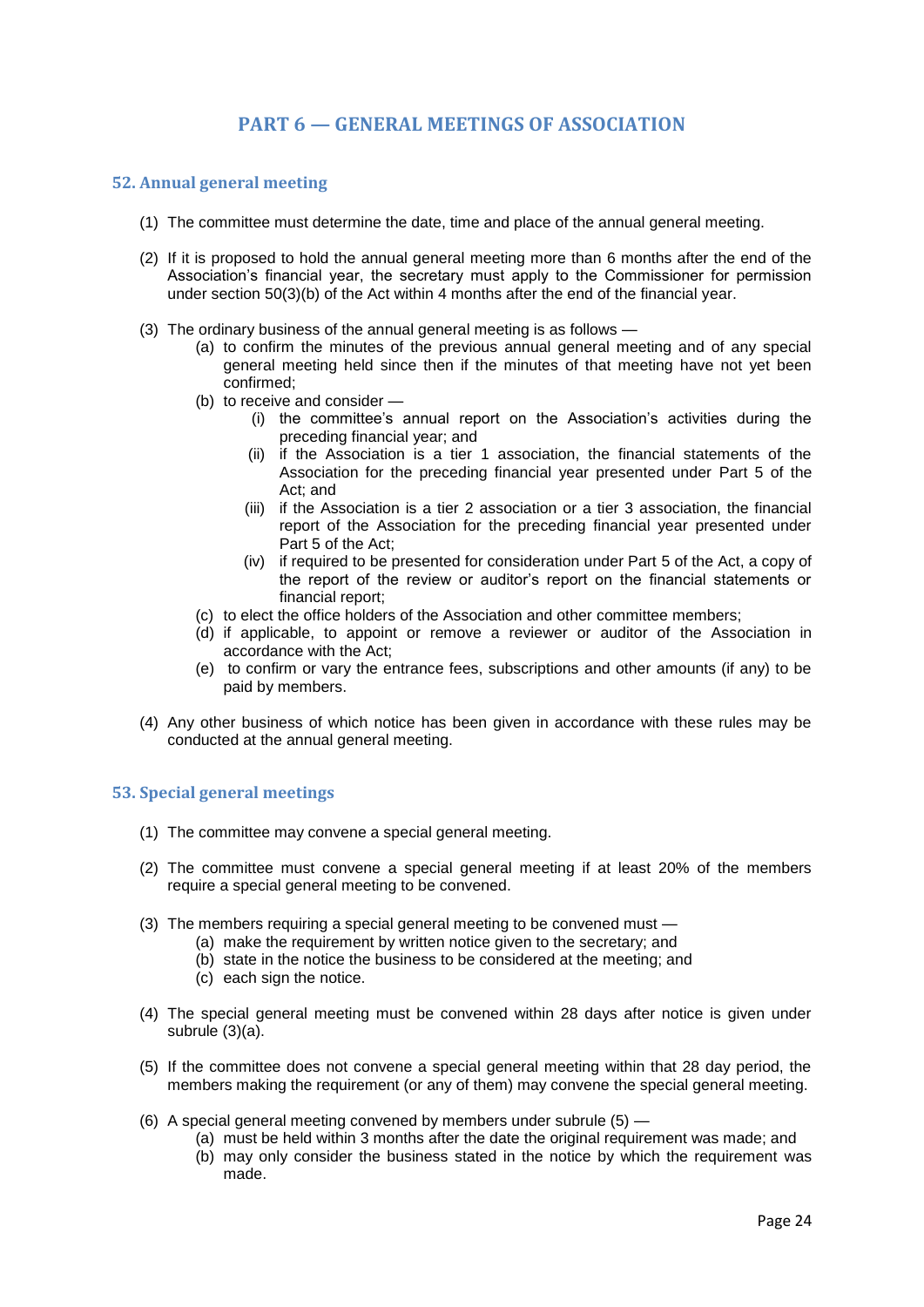(7) The Association must reimburse any reasonable expenses incurred by the members convening a special general meeting under subrule (5).

## **54. Notice of general meetings**

- (1) The secretary or, in the case of a special general meeting convened under rule 53(5), the members convening the meeting, must give to each member —
	- (a) at least 21 days' notice of a general meeting if a special resolution is to be proposed at the meeting; or
	- (b) at least 14 days' notice of a general meeting in any other case.
- (2) The notice must
	- (a) specify the date, time and place of the meeting; and
	- (b) indicate the general nature of each item of business to be considered at the meeting; and
	- (c) if the meeting is the annual general meeting, include the names of the members who have nominated for election to the committee under rule 34(2); and
	- (d) if a special resolution is proposed
		- (i) set out the wording of the proposed resolution as required by section 51(4) of the Act; and
		- (ii) state that the resolution is intended to be proposed as a special resolution; and
		- (iii) comply with rule 55(7).

## **55. Proxies**

- (1) Subject to subrule (2), an ordinary member may appoint an individual who is an ordinary member as his or her proxy to vote and speak on his or her behalf at a general meeting.
- (2) An ordinary member may be appointed the proxy for not more than 5 other members.
- (3) The appointment of a proxy must be in writing and signed by the member making the appointment.
- (4) The member appointing the proxy may give specific directions as to how the proxy is to vote on his or her behalf.
- (5) If no instructions are given to the proxy, the proxy may vote on behalf of the member in any matter as the proxy sees fit.
- (6) If the committee has approved a form for the appointment of a proxy, the member may use that form or any other form —
	- (a) that clearly identifies the person appointed as the member's proxy; and
	- (b) that has been signed by the member.
- (7) Notice of a general meeting given to an ordinary member under rule 54 must
	- (a) state that the member may appoint an individual who is an ordinary member as a proxy for the meeting; and
	- (b) include a copy of any form that the committee has approved for the appointment of a proxy.
- (8) A form appointing a proxy must be given to the secretary before the commencement of the general meeting for which the proxy is appointed.
- (9) A form appointing a proxy sent by post or electronically is of no effect unless it is received by the Association not later than 24 hours before the commencement of the meeting.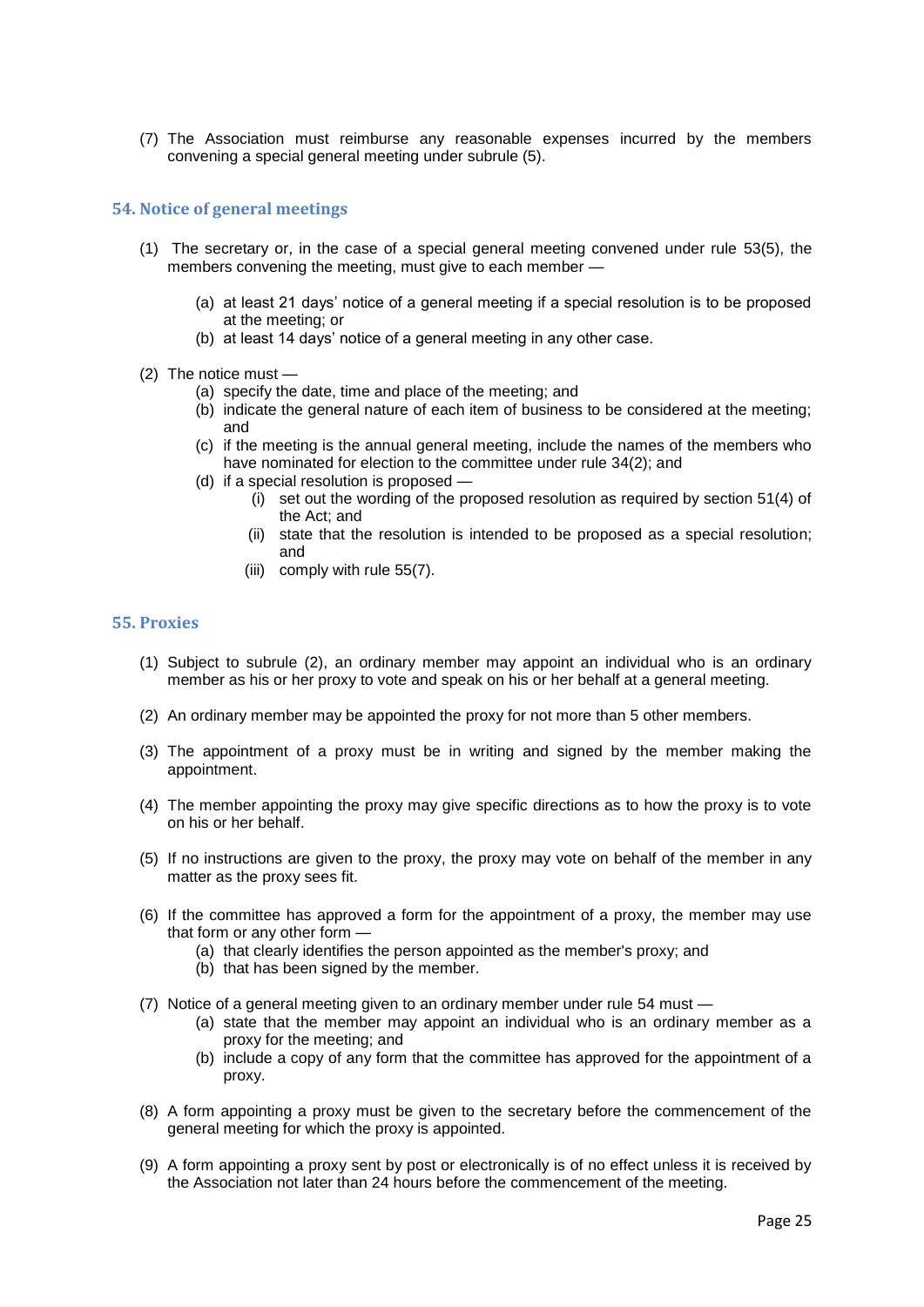## **56. Use of technology to be present at general meetings**

- (1) The presence of a member at a general meeting need not be by attendance in person but may be by that member and each other member at the meeting being simultaneously in contact by telephone or other means of instantaneous communication.
- (2) A member who participates in a general meeting as allowed under subrule (1) is taken to be present at the meeting and, if the member votes at the meeting, the member is taken to have voted in person.

# **57. Presiding member and quorum for general meetings**

- (1) The president or, in the president's absence, the vice-president must preside as chairperson of each general meeting.
- (2) If the president and vice-president are absent or are unwilling to act as chairperson of a general meeting, the committee members at the meeting must choose one of them to act as chairperson of the meeting.
- (3) At a general meeting 25% of Full membership numbers in person or by proxy constitute a quorum.
- (4) No business is to be conducted at a general meeting unless a quorum is present.
- (5) If a quorum is not present within 30 minutes after the notified commencement time of a general meeting —
	- (a) in the case of a special general meeting the meeting lapses; or
	- $(b)$  in the case of the annual general meeting the meeting is adjourned to
		- (i) the same time and day in the following week; and
			- (ii) the same place, unless the chairperson specifies another place at the time of the adjournment or written notice of another place is given to the members before the day to which the meeting is adjourned.
- $(6)$  If
	- (a) a quorum is not present within 30 minutes after the commencement time of an annual general meeting held under subrule (5)(b); and
	- (b) at least 2 ordinary members are present at the meeting,

those members present are taken to constitute a quorum.

#### **58. Adjournment of general meeting**

- (1) The chairperson of a general meeting at which a quorum is present may, with the consent of a majority of the ordinary members present at the meeting, adjourn the meeting to another time at the same place or at another place.
- (2) Without limiting subrule (1), a meeting may be adjourned
	- (a) if there is insufficient time to deal with the business at hand; or
	- (b) to give the members more time to consider an item of business.
- (3) No business may be conducted on the resumption of an adjourned meeting other than the business that remained unfinished when the meeting was adjourned.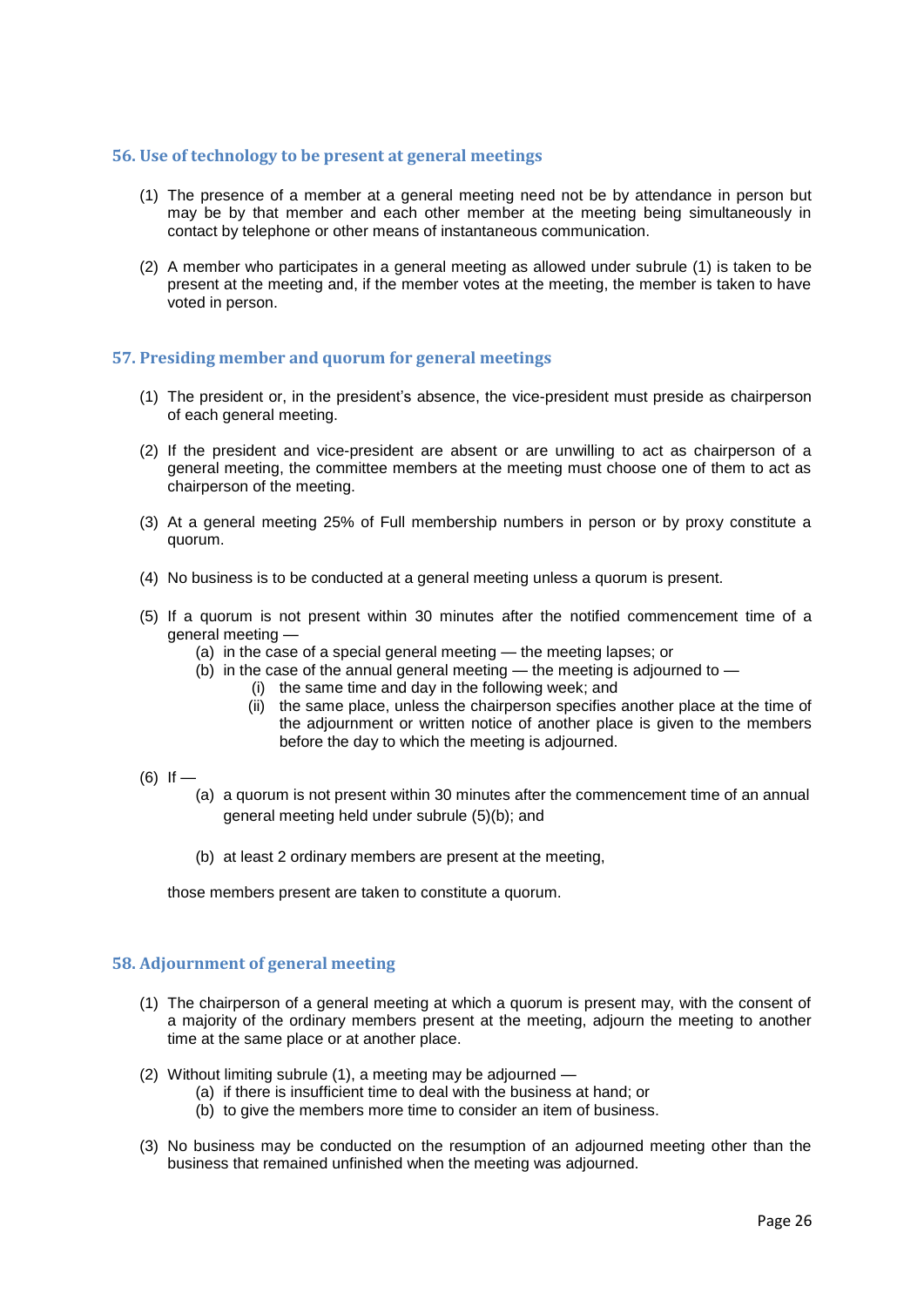(4) Notice of the adjournment of a meeting under this rule is not required unless the meeting is adjourned for 14 days or more, in which case notice of the meeting must be given in accordance with rule 54.

#### **59. Voting at general meeting**

- (1) On any question arising at a general meeting
	- (a) subject to subrule (6), each ordinary member has one vote unless the member may also vote on behalf of a body corporate under subrule (2); and
	- (b) ordinary members may vote personally or by proxy.
- (2) An ordinary member that is a body corporate may, in writing, appoint an individual, whether or not the individual is a member, to vote on behalf of the body corporate on any question at a particular general meeting or at any general meeting, as specified in the document by which the appointment is made.
- (3) A copy of the document by which the appointment is made must be given to the secretary before any general meeting to which the appointment applies.
- (4) The appointment has effect until
	- (a) the end of any general meeting to which the appointment applies; or
	- (b) the appointment is revoked by the body corporate and written notice of the revocation is given to the secretary.
- (5) Except in the case of a special resolution, a motion is carried if a majority of the ordinary members present at a general meeting vote in favour of the motion.
- (6) If votes are divided equally on a question, the chairperson of the meeting has a second or casting vote.
- (7) If the question is whether or not to confirm the minutes of a previous general meeting, only members who were present at that meeting may vote.
- (8) For a person to be eligible to vote at a general meeting as an ordinary member, or on behalf of an ordinary member that is a body corporate under subrule (2), the ordinary member -
	- (a) must have been an ordinary member at the time notice of the meeting was given under rule 54; and
	- (b) must have paid any fee or other money payable to the Association by the member.

#### **60. When special resolutions are required**

- (1) A special resolution is required if it is proposed at a general meeting
	- (a) to affiliate the Association with another body; or
	- (b) to request the Commissioner to apply to the State Administrative Tribunal under section 109 of the Act for the appointment of a statutory manager.
- (2) Subrule (1) does not limit the matters in relation to which a special resolution may be proposed.

#### **61. Determining whether resolution carried**

 $(1)$  In this rule  $-$ 

*poll* means the process of voting in relation to a matter that is conducted in writing.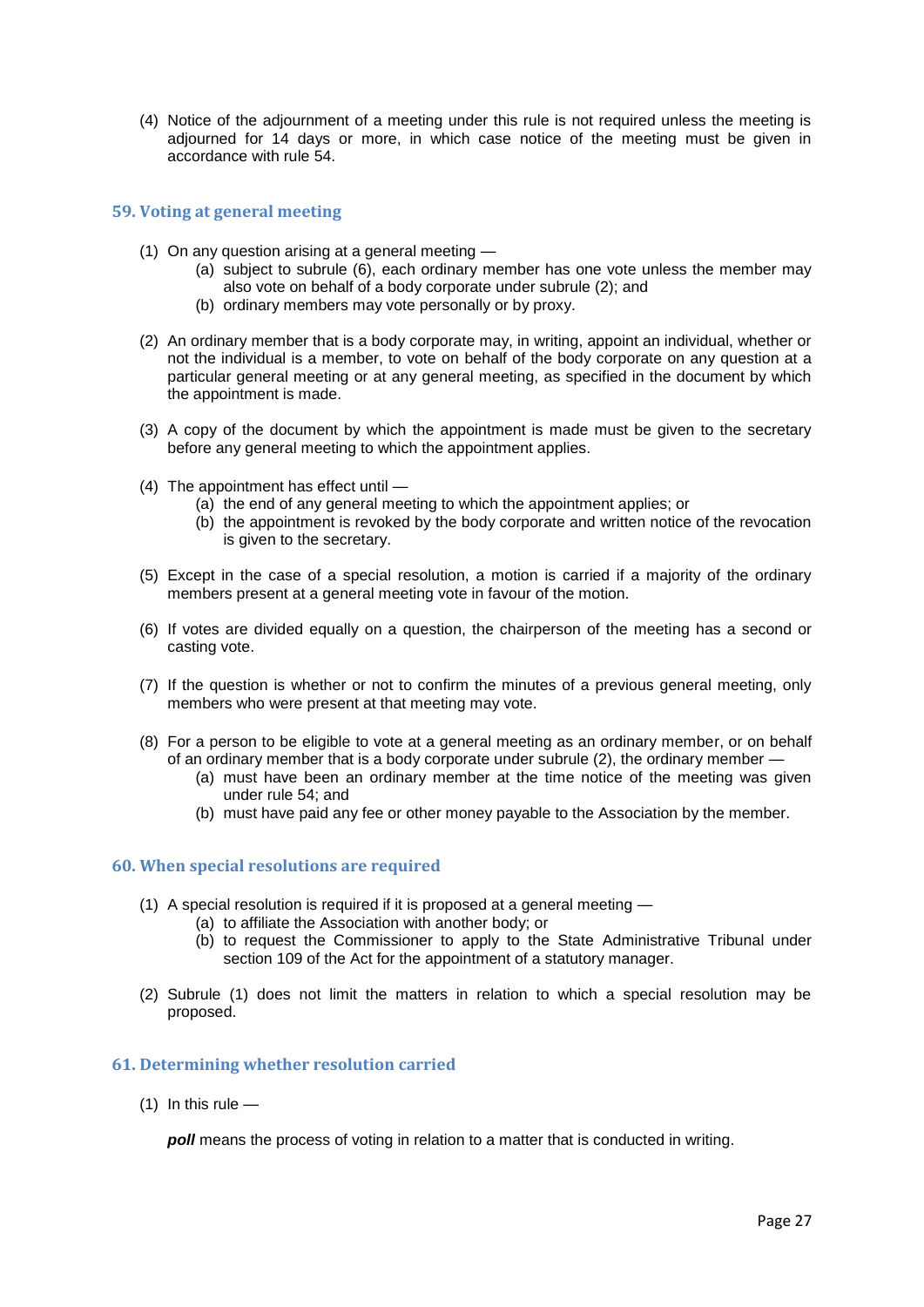- (2) Subject to subrule (4), the chairperson of a general meeting may, on the basis of general agreement or disagreement or by a show of hands, declare that a resolution has been —
	- (a) carried; or
	- (b) carried unanimously; or
	- (c) carried by a particular majority; or
	- (d) lost.
- (3) If the resolution is a special resolution, the declaration under subrule (2) must identify the resolution as a special resolution.
- (4) If a poll is demanded on any question by the chairperson of the meeting or by at least 3 other ordinary members present in person or by proxy —
	- (a) the poll must be taken at the meeting in the manner determined by the chairperson;
	- (b) the chairperson must declare the determination of the resolution on the basis of the poll.
- (5) If a poll is demanded on the election of the chairperson or on a question of an adjournment, the poll must be taken immediately.
- (6) If a poll is demanded on any other question, the poll must be taken before the close of the meeting at a time determined by the chairperson.
- (7) A declaration under subrule (2) or (4) must be entered in the minutes of the meeting, and the entry is, without proof of the voting in relation to the resolution, evidence of how the resolution was determined.

## **62. Minutes of general meeting**

- (1) The secretary, or a person authorised by the committee from time to time, must take and keep minutes of each general meeting.
- (2) The minutes must record the business considered at the meeting, any resolution on which a vote is taken and the result of the vote.
- (3) In addition, the minutes of each annual general meeting must record
	- (a) the names of the ordinary members attending the meeting; and
	- (b) any proxy forms given to the chairperson of the meeting under rule 55(8); and
	- (c) the financial statements or financial report presented at the meeting, as referred to in rule  $52(3)(b)(ii)$  or (iii); and
	- (d) any report of the review or auditor's report on the financial statements or financial report presented at the meeting, as referred to in rule 52(3)(b)(iv).
- (4) The minutes of a general meeting must be entered in the Association's minute book within 30 days after the meeting is held.
- (5) The chairperson must ensure that the minutes of a general meeting are reviewed and signed as correct by —
	- (a) the chairperson of the meeting; or
	- (b) the chairperson of the next general meeting.
- (6) When the minutes of a general meeting have been signed as correct they are, in the absence of evidence to the contrary, taken to be proof that —
	- (a) the meeting to which the minutes relate was duly convened and held; and
	- (b) the matters recorded as having taken place at the meeting took place as recorded; and
	- (c) any election or appointment purportedly made at the meeting was validly made.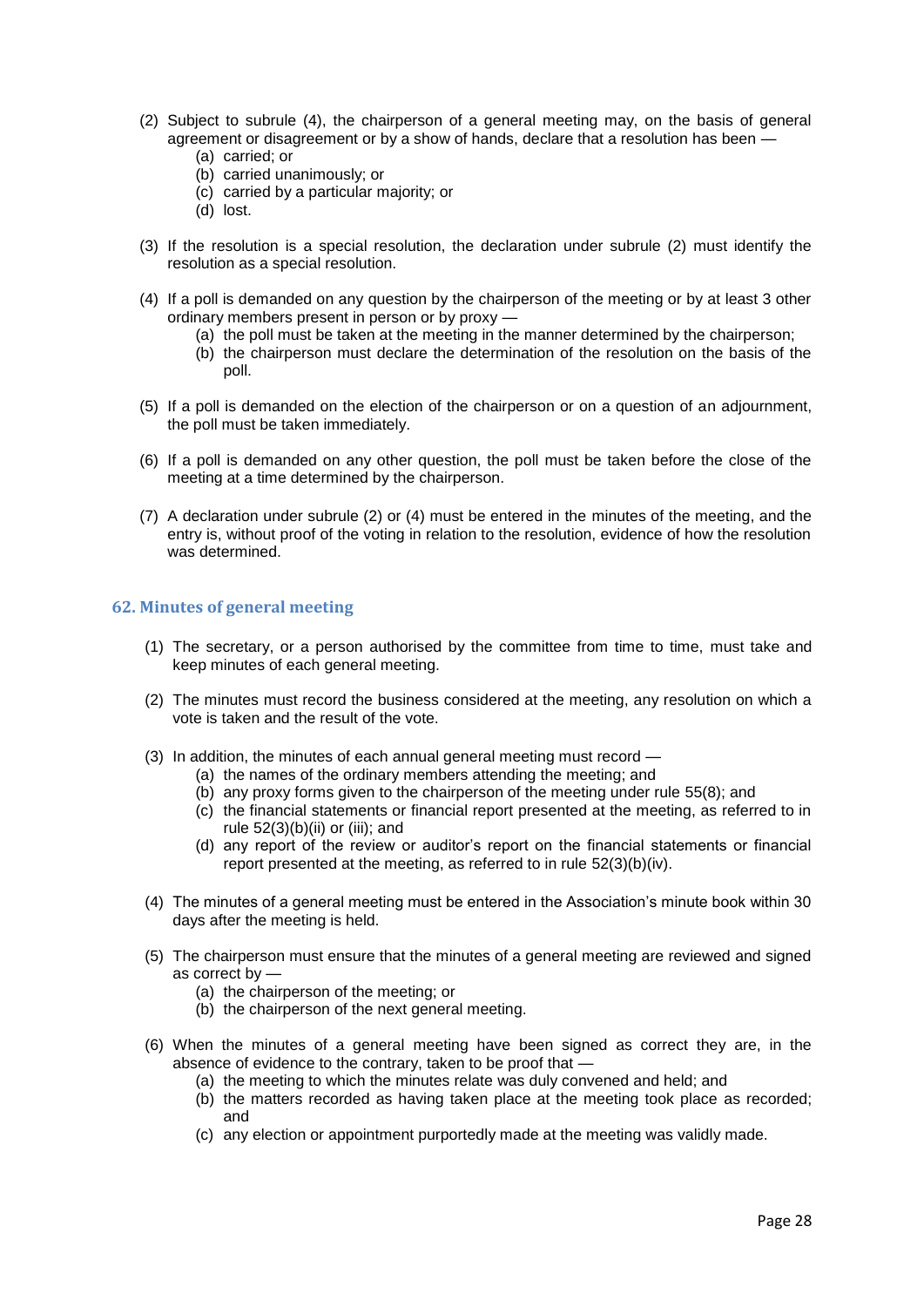# **PART 7 — FINANCIAL MATTERS**

## **63. Source of funds**

The funds of the Association may be derived from entrance fees, annual subscriptions, donations, fund-raising activities, grants, interest and any other sources approved by the committee.

## **64. Control of funds**

- (1) The Association must open an account in the name of the Association with a financial institution from which all expenditure of the Association is made and into which all funds received by the Association are deposited.
- (2) Subject to any restrictions imposed at a general meeting, the committee may approve expenditure on behalf of the Association.
- (3) The committee may authorise the treasurer to expend funds on behalf of the Association up to a specified limit without requiring approval from the committee for each item on which the funds are expended.
- (4) All cheques, drafts, bills of exchange, promissory notes and other negotiable instruments of the Association must be signed by —
	- (a) 2 committee members; or
	- (b) one committee member and a person authorised by the committee.
- (5) All funds of the Association must be deposited into the Association's account within 5 working days after their receipt.

# **65. Financial statements and financial reports**

- (1) For each financial year, the committee must ensure that the requirements imposed on the Association under Part 5 of the Act relating to the financial statements or financial report of the Association are met.
- (2) Without limiting subrule (1), those requirements include
	- (a) the preparation of the financial statements; and
		- (b)
		- (c) if required, the review or auditing of the financial statements or financial report, as applicable; and
		- (d) the presentation to the annual general meeting of the financial statements or financial report, as applicable; and
		- (e) if required, the presentation to the annual general meeting of the copy of the report of the review or auditor's report, as applicable, on the financial statements or financial report.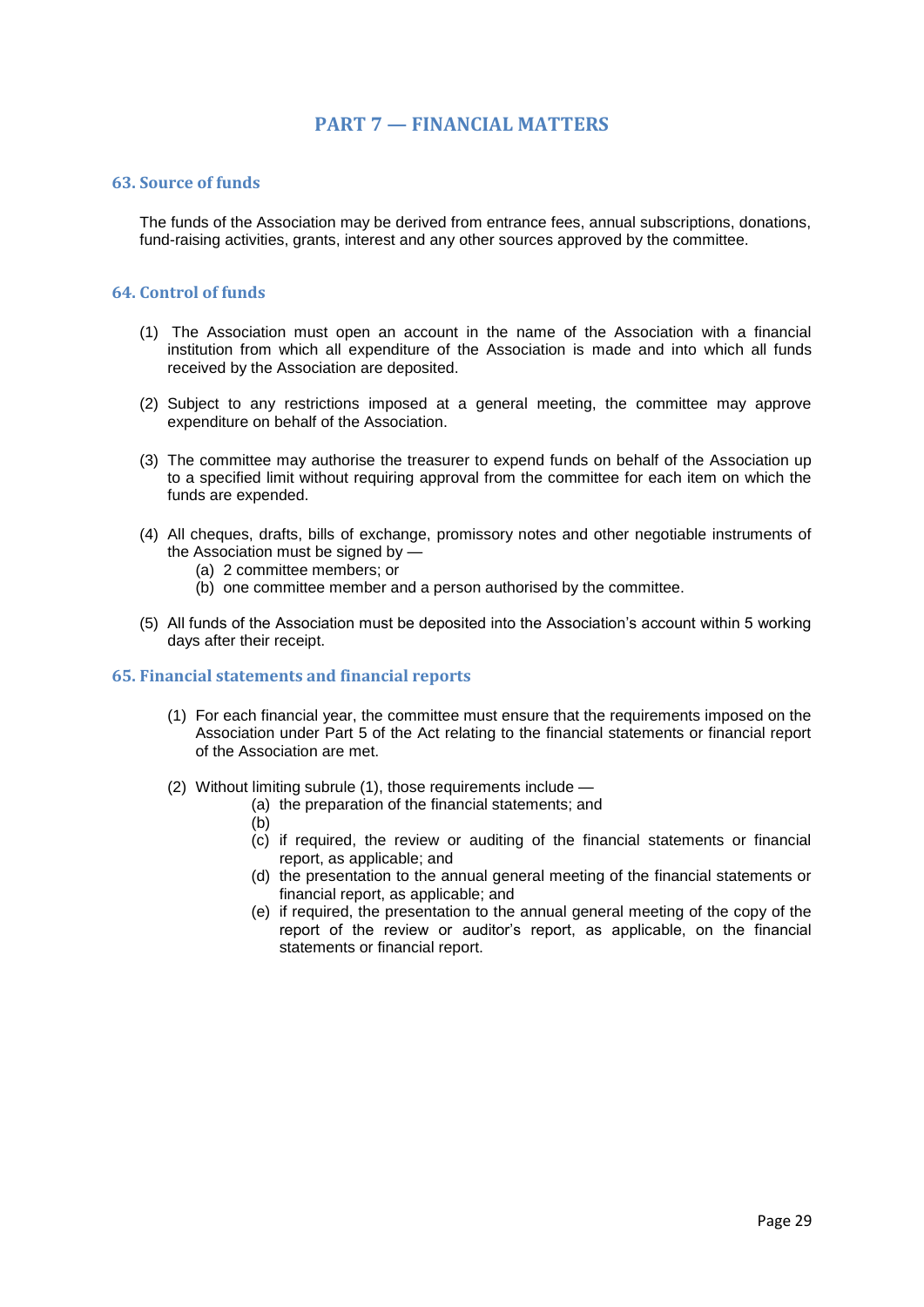# **PART 8 — GENERAL MATTERS**

#### **66. By-laws**

- (1) The Association may, by resolution at a general meeting, make, amend or revoke by-laws.
- (2) By-laws may
	- (a) provide for the rights and obligations that apply to any classes of associate membership approved under rule 10(2); and
	- (b) impose restrictions on the committee's powers, including the power to dispose of the association's assets; and
	- (c) impose requirements relating to the financial reporting and financial accountability of the association and the auditing of the association's accounts; and
	- (d) provide for any other matter the association considers necessary or convenient to be dealt with in the by-laws.
- (3) A by-law is of no effect to the extent that it is inconsistent with the Act, the regulations or these rules.
- (4) Without limiting subrule (3), a by-law made for the purposes of subrule (2)(c) may only impose requirements on the Association that are additional to, and do not restrict, a requirement imposed on the Association under Part 5 of the Act.
- (5) At the request of a member, the Association must make a copy of the by-laws available for inspection by the member.

#### **67. Executing documents and common seal**

- (1) The Association may execute a document without using a common seal if the document is signed by —
	- (a) 2 committee members; or
	- (b) one committee member and a person authorised by the committee.
- (2) If the Association has a common seal
	- (a) the name of the Association must appear in legible characters on the common seal; and
	- (b) a document may only be sealed with the common seal by the authority of the committee and in the presence of —
		- (i) 2 committee members; or
		- (ii) one committee member and a person authorised by the committee,

and each of them is to sign the document to attest that the document was sealed in their presence.

- (3) The secretary must make a written record of each use of the common seal.
- (4) The common seal must be kept in the custody of the secretary or another committee member authorised by the committee.

## **68. Giving notices to members**

 $(1)$  In this rule —

*recorded means* recorded in the register of members.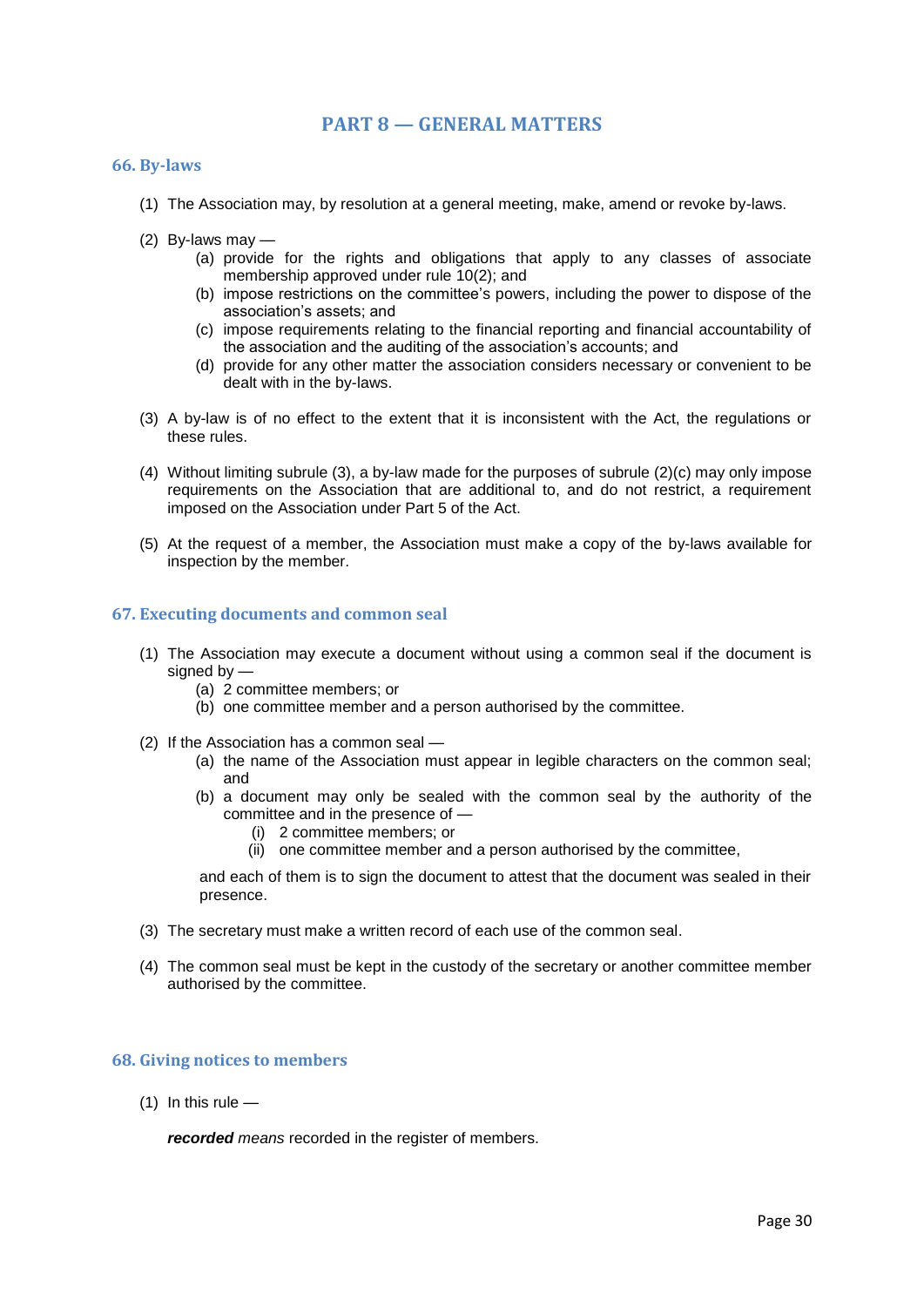- (2) A notice or other document that is to be given to a member under these rules is taken not to have been given to the member unless it is in writing and —
	- (a) delivered by hand to the recorded address of the member; or
	- (b) sent by prepaid post to the recorded postal address of the member; or
	- (c) sent by facsimile or electronic transmission to an appropriate recorded number or recorded electronic address of the member.

## **69. Custody of books and securities**

- (1) Subject to subrule (2), the books and any securities of the Association must be kept in the secretary's custody or under the secretary's control.
- (2) The financial records and, as applicable, the financial statements or financial reports of the Association must be kept in the treasurer's custody or under the treasurer's control.
- (3) Subrules (1) and (2) have effect except as otherwise decided by the committee.
- (4) The books of the Association must be retained for at least 7 years.

#### **70. Record of office holders**

The record of committee members and other persons authorised to act on behalf of the Association that is required to be maintained under section 58(2) of the Act must be kept in the secretary's custody or under the secretary's control.

#### **71. Inspection of records and documents**

- (1) Subrule (2) applies to a member who wants to inspect
	- (a) the register of members under section 54(1) of the Act; or
	- (b) the record of the names and addresses of committee members, and other persons authorised to act on behalf of the Association, under section 58(3) of the Act; or
	- (c) any other record or document of the association.
- (2) The member must contact the secretary to make the necessary arrangements for the inspection.
- (3) The inspection must be free of charge.
- (4) If the member wants to inspect a document that records the minutes of a committee meeting, the right to inspect that document is subject to any decision the committee has made about minutes of committee meetings generally, or the minutes of a specific committee meeting, being available for inspection by members.
- (5) The member may make a copy of or take an extract from a record or document referred to in subrule (1)(c) but does not have a right to remove the record or document for that purpose.
- (6) The member must not use or disclose information in a record or document referred to in subrule (1)(c) except for a purpose —
	- (a) that is directly connected with the affairs of the Association; or
	- (b) that is related to complying with a requirement of the Act.